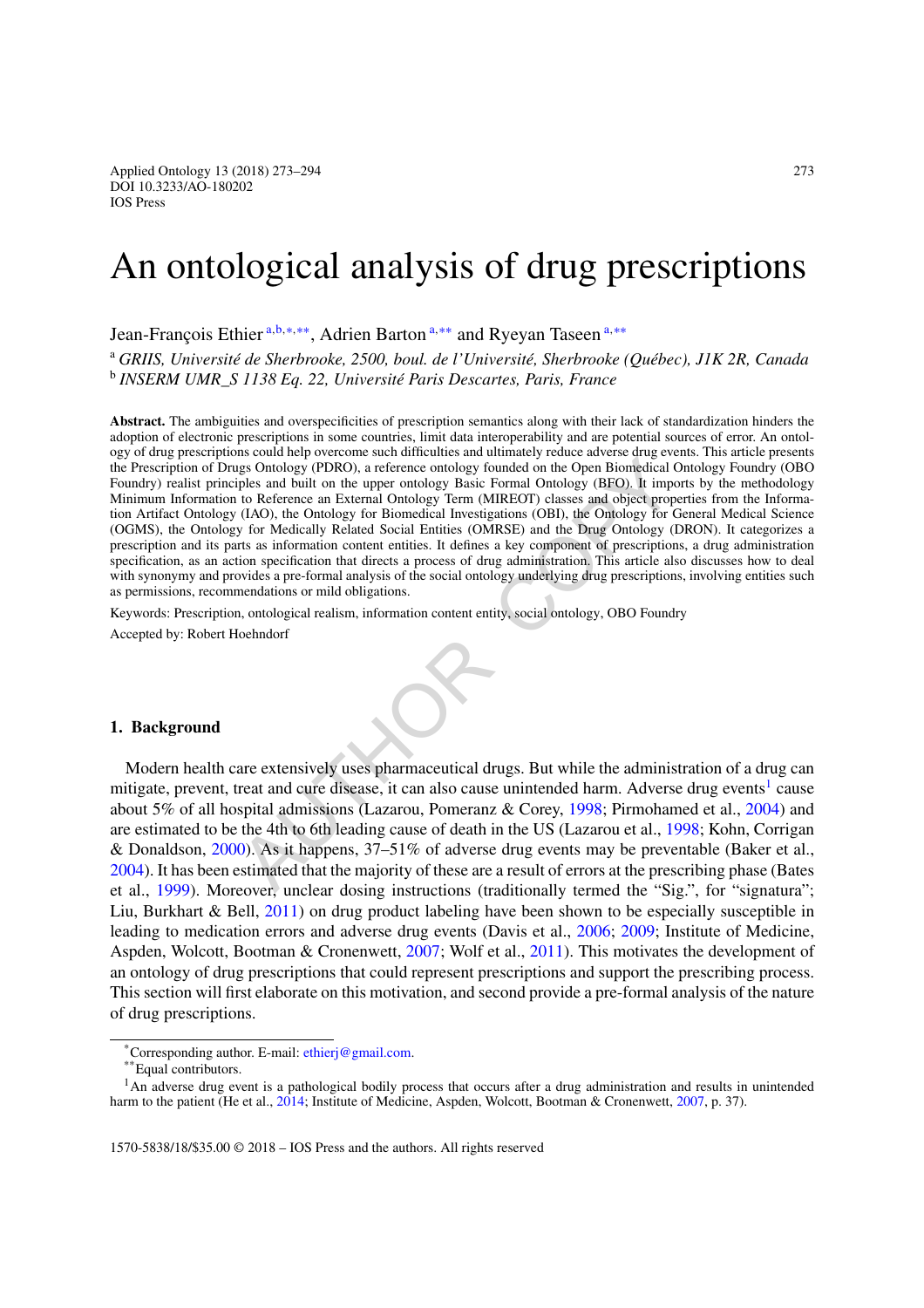#### *1.1. Motivation*

This subsection will first present the insufficienc y of e xisting solutions in representing electronic drug prescriptions; second, it will stress how ontologies could contribute to this task; third, it will show the necessity of supporting the prescription of drugs at the desired level of precision; and fourth, it will emphasize the necessity of dealing with homonymy .

#### *1.1.1. The insufficiency of existing solutions for detecting inappropriate prescriptions*

Drug prescriptions are a valuable source of information about the drug administrations intended to occur , and i n a modern health care system, are required documents for distributing and administering prescription drugs. It follows that the interception of potentially harmful drug prescriptions could reduce the incidence of adverse drug events; this makes electronic prescriptions a compelling target of patient safety improvement due to their susceptibility to detection by health information technology systems (Shekelle et al., [2013](#page-20-2)). There is evidence of benefit in the use of electronic prescriptions for detecting inappropriate prescriptions and thereby reducing the incidence of adverse drug events (Ammenwerth, Schnell-Inderst, Machan & Siebert, 2008; Kannry, 2011; Nuckols et al., 2014). Important challenges remain in the implementation and adoption of these systems. Among the most frequently cited of these issues is the lack of data standardization (Gagnon, Nsangou, Payne-Gagnon, Grenier & Sicotte, [2014](#page-19-7); Motulsky et al., [2015\)](#page-20-4). In Canada, where there is currently no national standard for electronic prescriptions, this reduces system quality, hinders adoption and limits interoperability (Gagnon, Payne-Gagnon, Sicotte, Langué-Dubé & Motulsky, 2015).

013). There is evidence of benefit in the use of electronic prescriptions and thereby reducing the incidence of adverse drug evaluation & Siebert, 2008; Kannry, 2011; Nuckols et al., 2014). I ementation and adoption of th While electronic prescriptions may be widespread in the United States, their dosing instructions are not yet standardized. The NCPDP "Structured and Codified Sig Format" (SCSF) is a specification for the standard fields and code sets to use for the dosing instructions of electronic prescriptions. Unlik e the NCPDP SCRIPT , a n accepted U S standard for the computer-to-computer transfer of prescriptions (National Council for Prescription Drug Programs, 2014, p. 2), the SCSF is not itself an accredited standard by ANSI (American National Standards Institute), and is not intended to be (National Council for Prescription Drug Programs, 2017a, p. 61). Its use is not federally mandated, and according to health information technology industry consultants, is rarely supported b y electronic health records vendors (Burger & Fisher, 2016). With the implementation of the SCSF being dependent on the implementation of the SCRIPT (National Council for Prescription Drug Programs, 2017c, p. 63), and the SCRIPT being tied to US stakeholder perspectives and national policy (National Council for Prescription Drug Programs, [2017b\)](#page-20-8), porting the SCSF outside of the United States would raise significant challenges.

#### *1.1.2. The role of ontolo gies*

In recent years, open source ontologies ha v e emerged a s a reliable solution t o the Tower o f Babel problem in medical informatics (Arp, Smith & Spear, [2015\)](#page-18-3) as exemplified by ontologies in the consortium of the Open Biomedical Ontologies (OBO, Smith et al., [2007](#page-20-9)). The goal of this consortium is to support biomedical data integration by using a shared, tested set of best practices in the building of ontologies. Each ontology aims at providing a logical, scientifically accurate and orthogonal representation of its domain.

Currently , the OBO Foundry includes ontologies for the domains of drug products (the drug ontology [DRON], Hanna, Joseph, Brochhausen & Hogan, [2013](#page-19-10)), adverse events (Ontology of adverse events [OAE], He et al., [2014](#page-19-5); Adverse event reporting ontology [AERO], Courtot, Brinkman & Ruttenberg, [2014](#page-19-11)), and potential drug-drug interactions (Drug Interaction and Evidence Ontology [DIDEO],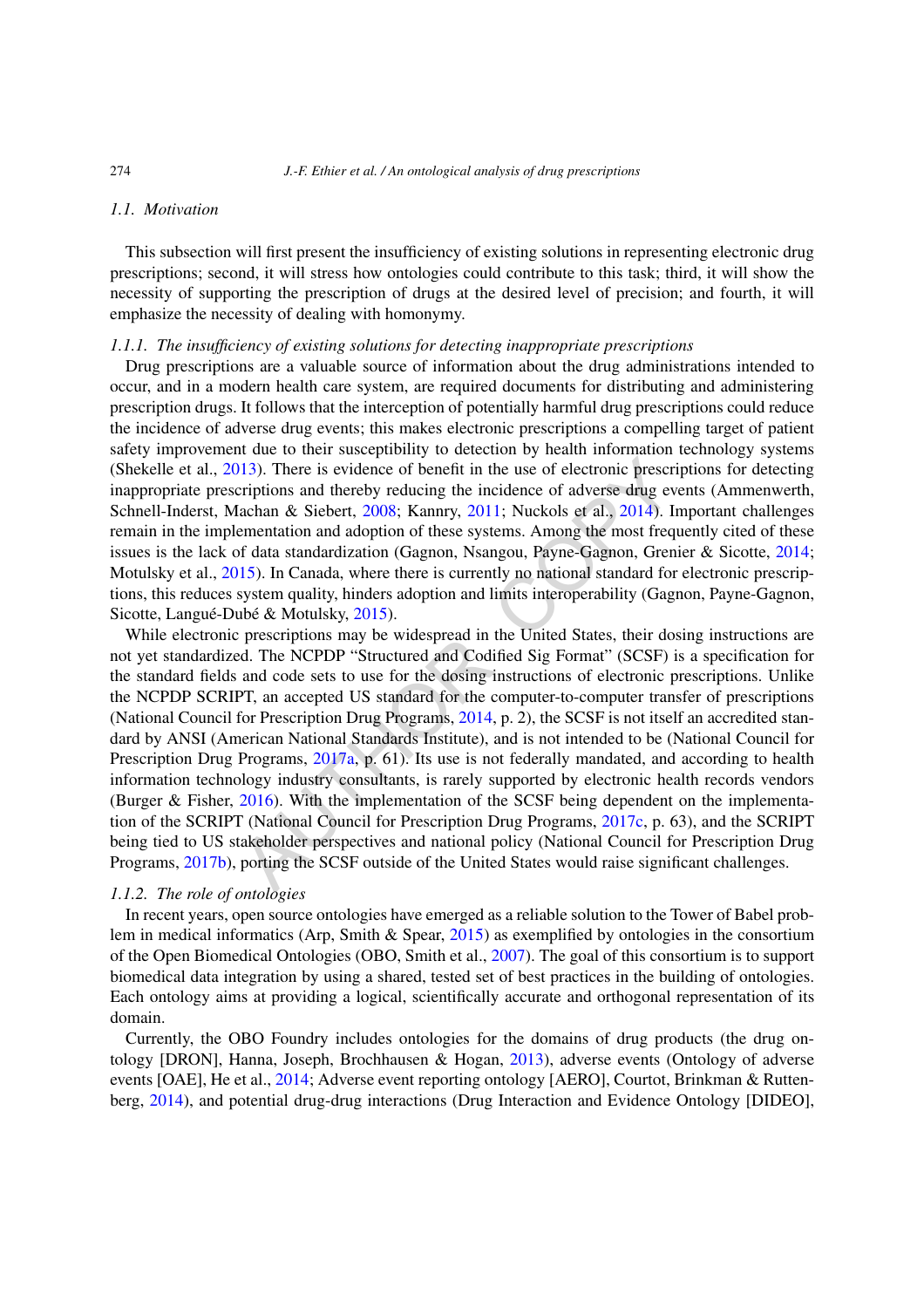Brochhausen et al., [2014](#page-20-10)). While those ontologies address to various degrees drug-related entities, a realist ontology for drug prescriptions is still missing. Such an ontology could help standardize a key source of data for the potential clinical applications that motivated the afore-mentioned ontologies. Conversely, the adoption of a data standard that is within the fold of the OBO Foundry would facilitate the development of cross-domain health care applications, such as those for detecting inappropriate prescriptions by comparing electronic prescriptions against diagnosis data, demographic data, lab and medical imaging data, and drug-drug interaction data. The Prescription o f Drugs Ontology (PDRO; pronounced "Pedro") is a realist ontology of drug prescriptions that was developed with this objective in mind.

#### <span id="page-2-1"></span>*1.1.3. Levels of generality in drug product specifications*

*J.-F. Enhier et al. /An omological analysis of drug prescriptions* 275<br>2014). While those ontologies address to various degrees from generating in generating in the source<br>and prescriptions is still missing. Such an ontol Consider two instructions (each termed a "Drug administration specification" [DAS]) to take metoprolol:  $\text{DAS}_1$  = 'Metoprolol 50 mg PO bid', which instructs taking Metoprolol 50 mg per mouth ("PO" for *per os*) twice a day ("bid"), and  $\textbf{DAS}_2 = 'Apo-Metoprolol 50$  mg tab, 1 tab PO bid', which instructs taking 1 tab of Apo-Metoprolol 50 mg per mouth twice a day . Most clinicians would intend t o prescribe DAS<sub>1</sub> as they want to indicate the active ingredient Metoprolol, rather than a specific drug product name manufactured by a specific company like Apo-Metoprolol, because all pharmacies do not have in inventory every possible brand. However, many e-prescribing platforms can only prescribe a uniquely registered drug (e.g., Apo-Metoprolol<sup>2</sup> 50 mg tab) as in  $\text{DAS}_2$ , which artificially restricts the collection of drugs that satisfy the intention of the prescriber (e.g., any drug product containing the active ingredient metoprolol and suitable for an administration by mouth of 50 mg of active ingredient at a time twice daily; Motulsky et al., 2015); that is, DAS<sub>2</sub> is overspecific. This inability of the prescriber to specify a drug at different levels of generality poses several problems for different users. For the pharmacist, it means having to contact the prescriber and/or modify the prescription when the drug that was specified is not in stock or when it does not match patient insurance eligibility. This reduces efficiency and increases the risk of error (Gagnon et al., 2015; Odukoya & Chui, 2012). For prescribers, it is frustrating to have to deal with the mismatch between the initial prescription and what appears on the prescription returned from the pharmacy, since there may not be any resemblance between the written names of the drug product specified and the drug product dispensed (Gagnon et al., 2015). For the patient, if the medication that is prescribed is not covered by their insurance, it can increase out-of-pocket costs (Lapane, Rosen & Dubé, [2011](#page-19-12)).

To address these issues, a representation o f drug prescriptions should formalize the specification o f a drug product such that the informational entity referring to the collection of drug products acceptable to dispense and administer on a prescription can be as general (or as specific) as the prescriber's intention.

#### *1.1.4. Homonymy*

Modelling informational entities that are commonly viewed as strings, such as prescriptions, requires distinguishing between homonyms ( a common problem for ontologists): strings that are identical in their composition and order of characters, but have different meanings. For example, 'Metoprolol' in DAS<sub>1</sub> would usually refer to any drug product containing metoprolol or to the active ingredient metoprolol itself, although in some cases it might instead refer to the generic drug product branded with the name "Metoprolol" (Sanis Health Inc., [2014\)](#page-20-12).

Cases o f homonymy can be especially problematic. For e xample, the term "PRN" is a shortcut for "pro re nata" that can be translated as "as needed". However, it can have two different meanings. For example, "Nitro 0.4 mg/spray 1 dose S L q5min × 3 max PRN chest pain" instructs taking one dose sublingual

<span id="page-2-0"></span> $2$  This is a generic drug brand name. Note that non-generic drugs are often referred to as "brand name drugs", yet what is referred to as a "generic drug" is also branded by its production company.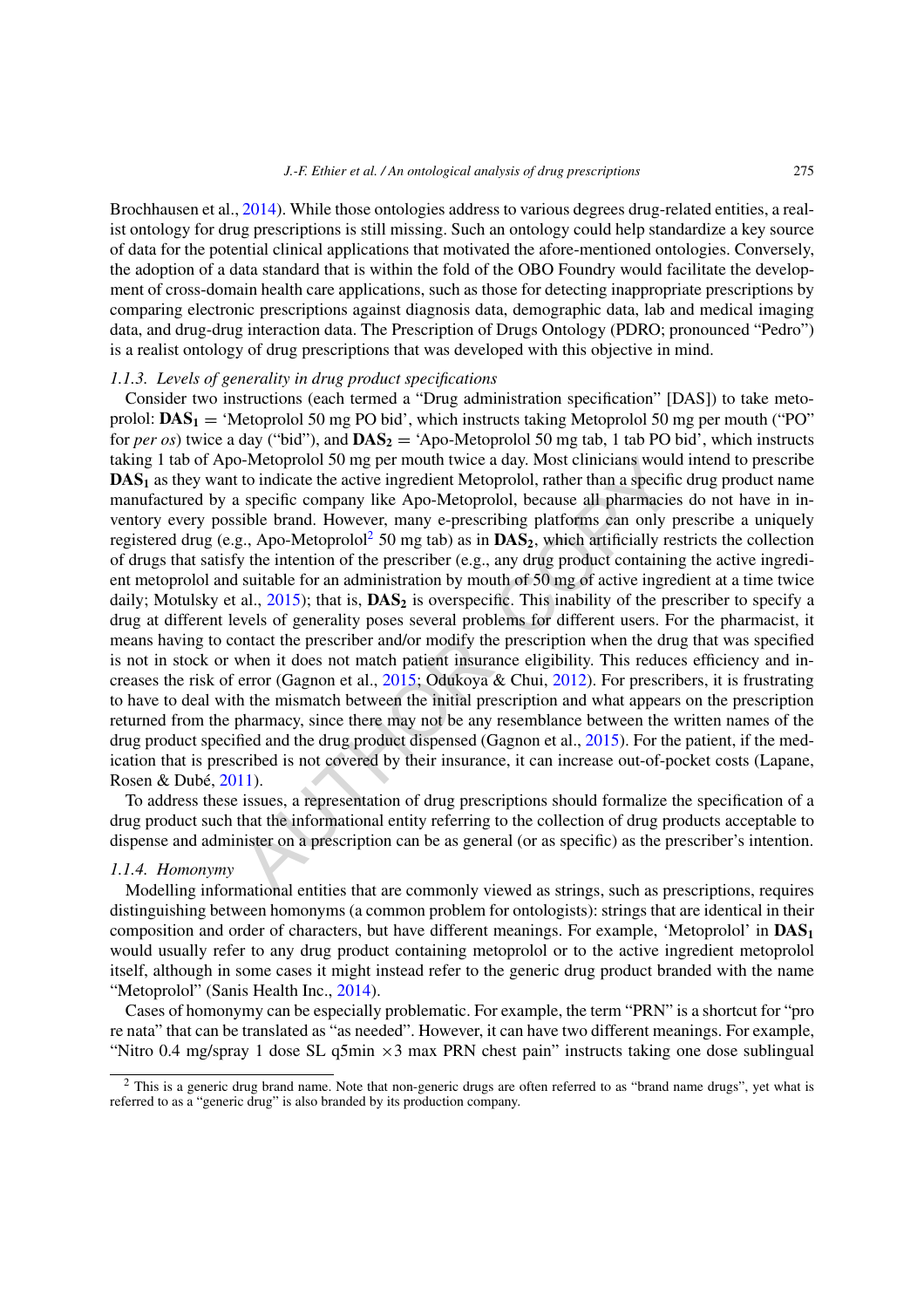#### *J.-F. Ethier e t al. / A n ontolo gical analysis of drug prescriptions*

("SL") of nitroglycerin 0.4 mg/spray e v ery 5 minutes ("q5min"), 3 doses max, in case ("PRN") of chest pain. A doctor writing this instruction would strongly recommend taking the Nitro drug in case of chest pain – as untreated angina could lead to a myocardial infarction. On the other hand, "Ativan 1 mg SL HS PRN insomnia" instructs taking one dose sublingual of Ativan 1 mg before bedtime ("HS"), in case of insomnia. A doctor writing this instruction may simply allow the patient to buy Ativan and inform him that he could take it in case he deems it important for his own well-being, without recommending it: the agent can judge whether he will take it on a given night. Note however that drug prescriptions are often not explicitly specified as informative or recommendative, as this dimension is generally stated orally, or not explicitly stated at all. This can be problematic as it places the onus of interpretation onto patients, who are generally less informed than prescribers about the diseases, the drugs and their effects.

Thus, a representation o f drug prescriptions must not only consider the strings themselves that a prescription may be composed of, but must consider the intention behind them, that is, what these strings might refer to.

#### *1.2. The domain of p rescriptions*

PDRO is intended as a reference ontology of drug prescriptions. The first step is therefore to clarify what is a drug prescription. All medical prescriptions are not drug prescriptions, a s some d o prescribe other actions than taking drugs – such as physiotherapy. Moreover, the term "prescription" can also be used outside the medical domain – for example, an economist can prescribe an economic policy.

The Oxford Advanced Learner's dictionary (Turnbull et al., 2010) suggests three definitions for the term "prescription":

- Definition 1: "an official piece of paper o n which a doctor writes the type of medicine you should have, and which enables you to get it from a chemist's shop/drugstore".
- Definition 2 : "the act of prescribing medicine".
- Definition 3: "a plan or a suggestion for making something happen or for improving it" (note that this definition i s not restricted to medical prescriptions).

<span id="page-3-0"></span>f prescriptions<br>and as a reference ontology of drug prescriptions. The first step is<br>scription. All medical prescriptions are not drug prescriptions, a<br>taking drugs – such as physiotherapy. Moreover, the term "prese<br>edical Those definitions point to four different kinds of entities that are sometimes called "prescription" in a medical conte xt: a material object (namely , a piece of paper); an action; a plan; and a suggestion. There is at least one further entity that could b e called "prescription": the informational entity that is borne by a piece of paper such a s described in Definition 1 . This informational entity can be concretized on a piece of paper, but also on other media – like a computer screen, a hard drive, etc. This dual nature is common for several terms which commonly refer to both informational entities and their physical bearers, such as "book", "recipe", "report", etc. (Smith & Ceusters, [2015](#page-20-14)).

Thus, the term "prescription" can refer to at least five different entities in a medical context:

- An informational entity, as in the sentence "Send me his prescription by email."
- A bearer of such an informational entity , such a s a physical piece of paper , as in "He burned his prescription.", or a pattern on a computer screen or on a hard drive.
- The process o f creating such a n informational entity , a s i n "The prescription o f drugs is a doctor' s responsibility." (Turnbull et al., [2010](#page-20-13))
- The plan that this informational entity describes, as in "I have been following his prescription."
- The suggestion or recommendation to follow such a plan, as in "Dr. Jones' prescription was contradicting Dr. Williams' prescription."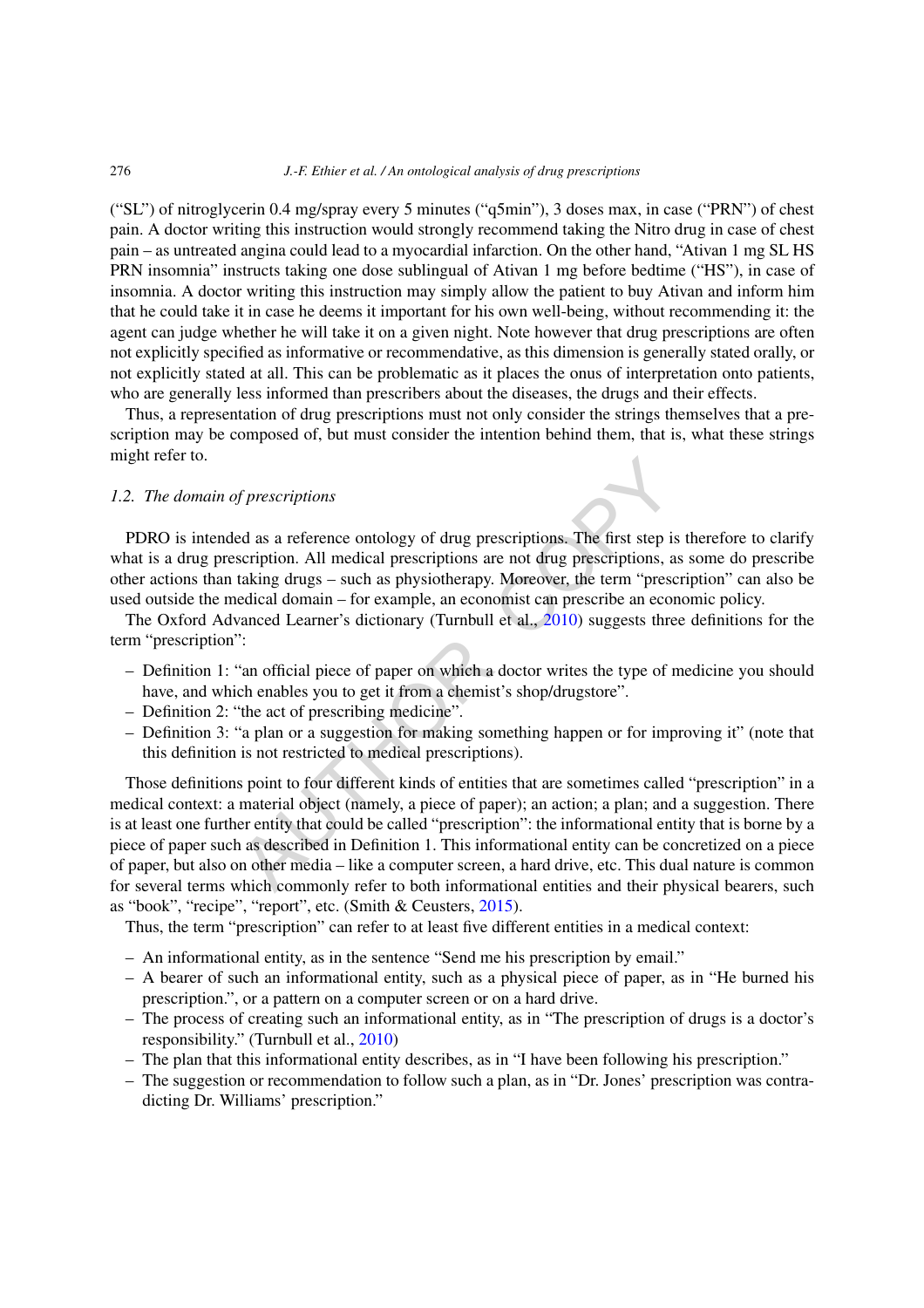In this article, the term "prescription" (or sometimes "informational prescription", to avoid ambiguity) will be reserved to the first entity, the term "prescription paper" will refer to the second entity (when the bearer is a piece of paper), "prescribing process" to the process of prescribing, and "prescription plan" to a plan that i s specified i n a prescription. The central task of an ontology of drug prescriptions will therefore be to analyze the structure of drug prescriptions by determining what are the informational entities that compose such documents.

Moreover, Definition 1 above suggests two ways in which a prescription could interact with the social ontology: a doctor writes on a prescription "the type of medicine you should have", and a prescription "enables you to get it from a chemist's shop/drugstore". Thus, a prescription may be linked with two kind of deontic entities: a mild obligation ("should"); and a permission ("enables"). Definition 3 also mentions a "suggestion or recommendation", which is a social entity too. Thus, an ontological analysis of drug prescriptions has the potential t o contrib ute to an ontology of social reality by analyzing such entities.

The next section will present the OBO Foundry methodology underlying our ontology of drug prescriptions to address the above-mentioned issues.

# **2. Methods**

This part will present first the realist OBO-Foundry methodology that will be used and its theory of information content entities (ICE); second, the relations of parthood and aboutness for ICEs; third, some ICEs that are relevant for formalizing the parts of a drug prescription; and fourth, a proposal that has been made for a social ontology in the OBO Foundry .

#### *2.1. The realist methodolo g y*

*J.-E. Enhier et al. /An omological analysis of drug prescriptions*<sup>2777</sup><br>tem tem "prescription" (or sometimes "informational prescription", to avoid ambiguity)<br>the fragment, "prescribing process" to the process of prescri PDRO is a reference ontology built according to the OBO Foundry principles, which endorse a realist methodology. It is available online and open for discussion at [https://www.github.com/openLHS/PDR](https://www.github.com/openLHS/PDRO)O (see also http://www.obofoundry.org/ontology/pdro.html). In what follows, universals or classes will be written in italics such as *Aspirin tablet* (the class of aspirin tablets), whereas particulars will be written in bold, such as **Aspirin tablet <sup>1</sup>** or **Aspirin tablet <sup>2</sup>** to refer t o t w o specific tablets. PDR O uses the Basic F ormal Ontology BFO 2.0 as an upper ontology and imports 34 classes and 20 relationships from various OBO Foundry ontologies using the Minimum Information to Reference an External Ontology Term methodology (MIREOT; Courtot et al., 2011), as per the OBO principle of orthogonality (Smith et al., [2007\)](#page-20-9): the Information Artifact Ontology (IAO; Ceusters, 2012 ; Smith & Ceusters, [2015\)](#page-20-14), the Ontology for Biomedical Investigations (OBI; Bandrowski et al., [2016](#page-18-4)), the Ontology for General Medical Science (OGMS; Scheuermann, Ceusters & Smith, [2009](#page-20-15)), the Drug Ontology (DRON; Hanna et al., [2013\)](#page-19-10), the Ontology for Medically Related Social Entities (OMRSE; Hicks, Hanna, Welch, Brochhausen & Hogan, [2016\)](#page-19-15), and the phenotypic quality ontology (PATO; Mungall e t al., [2016\)](#page-20-16). 135 additional classes were created in PDR O .

BFO makes the distinction between *Independent continuant* : things whose existence is ontologically independent of the existence of other continuants, lik e a n aspirin 81 mg tablet (instance o f *Material Entity*); *Specifically dependent continuant* : things whose existence depends on a specific independent continuant, like the shape or color of an aspirin 81 mg tablet (instances of *Quality*); and *Generically dependent continuant*: things whose existence depends on some independent continuant, but not a specific one, and can thus migrate from bearer to bearer .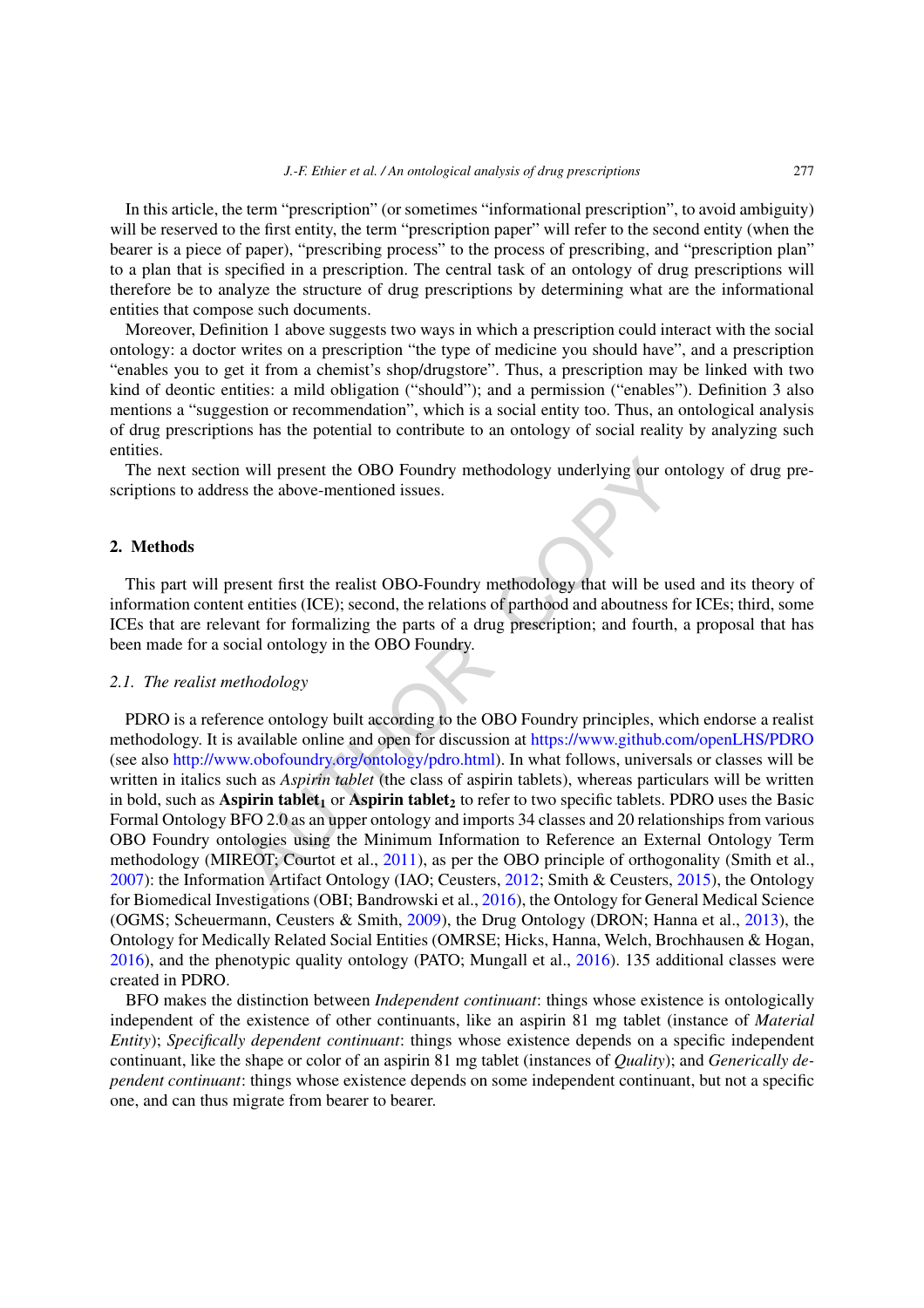A subclass of *Generically dependent continuant* is IAO: *Information content entity* (ICE) which has the property of being *about* something (Smith & Ceusters, [2015](#page-20-14)). For example, the information 'Tylenol' on a drug product monograph i s a n ICE that is about the class of Tylenol drug products. Following Smith and Ceusters [\(2015](#page-20-14)), an ICE i s concretized by some *Information Quality Entity* (IQE; subclass of BFO: Quality). For example, an ICE can be concretized by the outline of a string of characters on a sheet of paper, by some pixels on a computer screen or even by some neuronal configuration inhering in the doctor or the patient. In the following, single quotes such as in 'Amoxicillin' will be used to refer to an ICE instance and double quotes such as in "Amoxicillin" will be used to refer to a string of characters.

#### *2.2. Aboutness and parthood for ICEs*

An ICE is about something. Smith & Ceusters [\(2015](#page-20-14)) distinguishes two senses of aboutness. First, an ICE such a s 'The Eiffel To wer is in France' is about the various elements specified i n its parts: the Eiffel Tower and the country France. Second, this ICE i s about a configuration relating those various elements, namely the configuration o f the Eiffel tower being located in France.

Entry France Second, this ICE is about a configuration relating the<br>thry France. Second, this ICE is about a configuration relating the<br>tration of the Eiffel tower being located in France.<br>e used to clarify relations of s Aboutness can be used to clarify relations of synonymy and homonymy . ICEs will here be said synonyms if they are about the same portion of reality (as defined in Smith & Ceusters, [2015](#page-20-14)) with the second sense of aboutness mentioned above. For example, the ICEs 'sun' and 'closest star to earth' both refer to the same entity and are therefore synonyms. To take a pharmaceutical example, consider the strings "Aspirin 81 mg PO once daily" and "if one day has elapsed since the previous dose of Aspirin 81 mg in oral dose form, take 81 mg by mouth of this drug": they concretize ICEs which are about the same thing and are therefore synonyms (for more on dealing with synonymy, see Section [4.1\)](#page-13-0).

Conversely, two ICEs could be concretized by similar strings but be about different entities and thus be different ICEs. For example, the ICE 'Metoprolol'<sub>1</sub> referring to the generic drug *Metoprolol* and the ICE 'Metoprolol'<sub>2</sub> referring to the active ingredient *Metropolol* are not about the same thing (and their aboutness are determined by the intention of the agent who created them in a cognitive act – see Section [4.1](#page-13-0) for more details) and thus they are not the same ICE, even if they can be concretized by similar strings; this is a case of homonymy.

To determine the ICEs that compose an informational drug prescription, consider the prescription on Fig. [1](#page-6-0). It contains various parts: ICEs specifying the name and date of birth of the patient, the date, the name of the doctor , and three instructions, each directing a drug administration. As a reference ontology of drug prescriptions, PDRO needs to create categories to describe them and relate those parts, even if most of them do not have well-established names in medical's practice (in the following, whenever the ontology name is omitted in the name of an entity that was not introduced earlier, this means that the entity is introduced by PDRO – so we will write e.g. "*Prescription*" instead of "PDRO:*Prescription*"). Information content entities such as Patient *identification* or Prescriber *identification* do not raise any special difficulties. PDR O focuses o n describing various parts o f a *Drug prescription*, s u c h a s *Drug* administration specification (e.g. 'Amoxicillin 500 mg PO tid', where "tid" means "three times a day") or *Drug product specification* (e.g. 'Amoxicillin'). The relations BFO: **has\_part** and BFO: **part\_of** will be used to describe mereological associations.

#### *2.3. Relevant ICEs*

Following the pre-formal analysis described in Section [1.2](#page-3-0) and the OBO Foundry methodology described above, PDRO:*Health care prescription* is classified as a subclass of IAO:*Document*, which is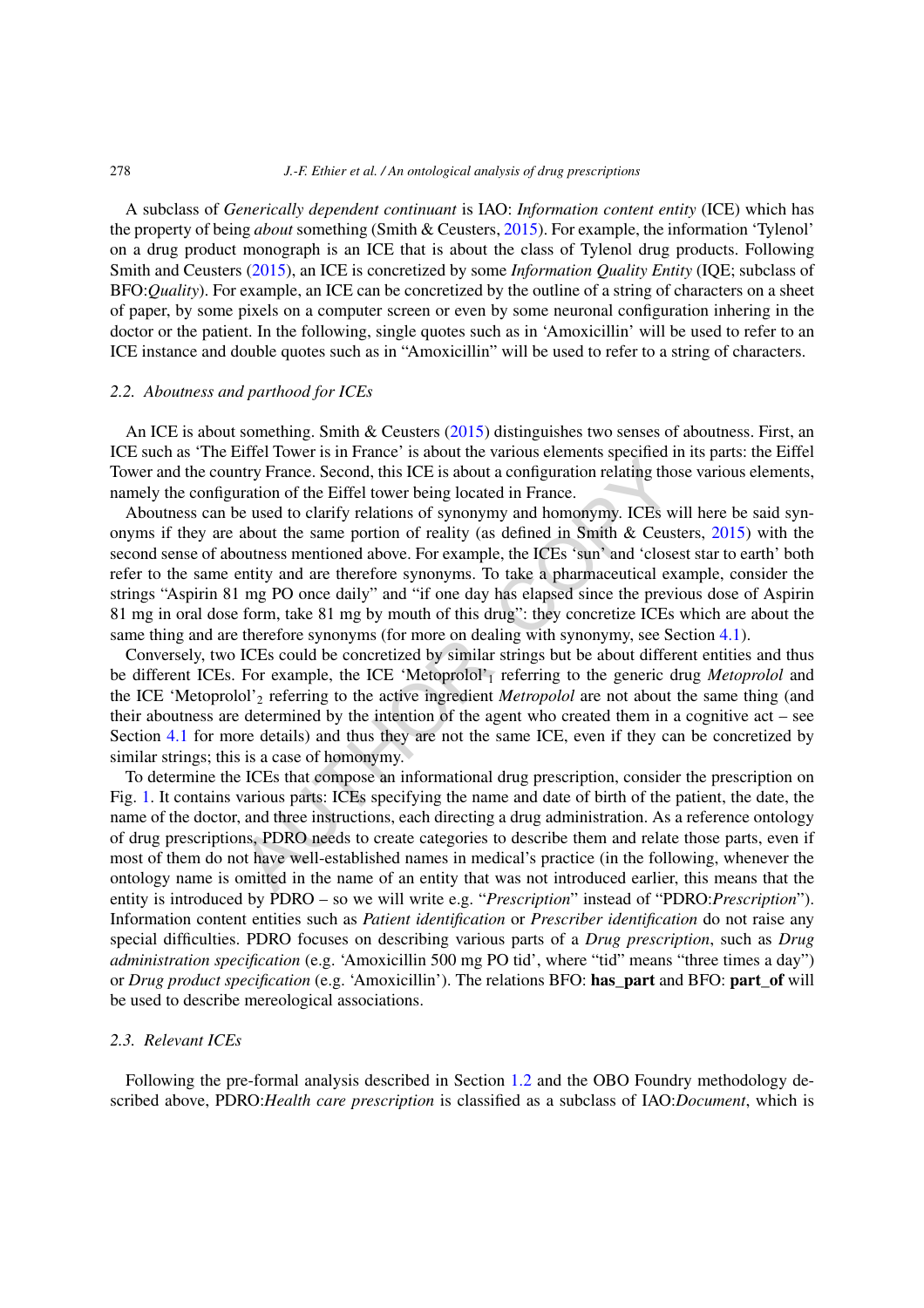| J.-F. Ethier et al. / An ontological analysis of drug prescriptions                                                                                                                                                                                                                                                                                                                                                                                                                                                                                                                   | 279 |
|---------------------------------------------------------------------------------------------------------------------------------------------------------------------------------------------------------------------------------------------------------------------------------------------------------------------------------------------------------------------------------------------------------------------------------------------------------------------------------------------------------------------------------------------------------------------------------------|-----|
| CHUS Centre hospitalier universitaire de Sherbrooke<br>819 346-1110<br><b>Hôpital Fleurimont</b><br><b>Hôtel Dieu</b><br>3001, 12 <sup>e</sup> avenue Nord<br>580, rue Bowen Sud<br>Sherbrooke (Qc) J1H 5N4<br>Sherbrooke (Qc) J1G 2E8                                                                                                                                                                                                                                                                                                                                                |     |
| Mme, M. John Hubbard<br>2017                                                                                                                                                                                                                                                                                                                                                                                                                                                                                                                                                          |     |
| Br Aretaminophen 650mg                                                                                                                                                                                                                                                                                                                                                                                                                                                                                                                                                                |     |
| To treat covonory artery disease:<br>Aspirin 81mg PO daily<br>Clopidogrel Fory PO daily                                                                                                                                                                                                                                                                                                                                                                                                                                                                                               |     |
| $U_r$ Jeners<br>$\Box$ ne pas répéter<br>répéter_____fois<br>$0 - 6 - 11801$                                                                                                                                                                                                                                                                                                                                                                                                                                                                                                          |     |
| Fig. 1. An example of prescription.                                                                                                                                                                                                                                                                                                                                                                                                                                                                                                                                                   |     |
| cition of information content entities intended to be understood together as a whole".<br>Il therefore be to determine what are the parts of such a document. To answer, the<br>IAO need first to be identified.<br>drug prescriptions specify the action to take (or administer) some drugs; an important<br>ill therefore be Action specification. A related entity in IAO is Plan specification,<br>both Action specification and IAO:Objective specification. Consider for example a<br>pe that has as parts a title 'How to make a chocolate cake' (the objective specification) |     |

<span id="page-6-0"></span>Fig. 1. An e xample o f prescription.

defined as "A collection of information content entities intended to be understood together as a whole". The main goal will therefore be to determine what are the parts of such a document. To answer, the rele v ant entities i n I AO need first to be identified.

Some parts of a drug prescriptions specify the action to take (or administer) some drugs; an important class from I AO will therefore b e *Action specification* . A related entity in IAO i s *Plan specification* , which has as parts both *Action specification* and IAO:Objective specification. Consider for example a chocolate cak e recipe that has a s parts a title 'Ho w to mak e a chocolate cake' (the objecti v e specification) as well as an action specification stating the action(s) required to complete this task (we suppose here that se v eral actions can compose together a more comple x action). This recipe is a plan specification that directs the process o f making a chocolate cak e b y performing the actions described i n this recipe. A plan specification may give rise to a OBI: Plan (a subclass of Realizable entity) by a relation called here "**specifies**": [3](#page-6-1)

<span id="page-6-1"></span><sup>&</sup>lt;sup>3</sup>We do not discuss here this formal relation **specifies**, as this is a matter for OBI, which is still being discussed in the OBO community. Currently, according to OBI, a plan specification can be concretized by a plan. However, Smith & Ceusters [\(2015](#page-20-14)) argue that ICEs (including plan specifications) can only be concretized by an information quality entity. If we follow Smith and Ceusters' account, the IQE concretizing a plan specification could then bring about a disposition to act according to this plan specification – and we might view this disposition as a plan. Thus, the nature of the relation specifies is not the same if we follow OBI or Smith & Ceusters [\(2015](#page-20-14)). This debate has no consequence for PDRO, which currently formalizes action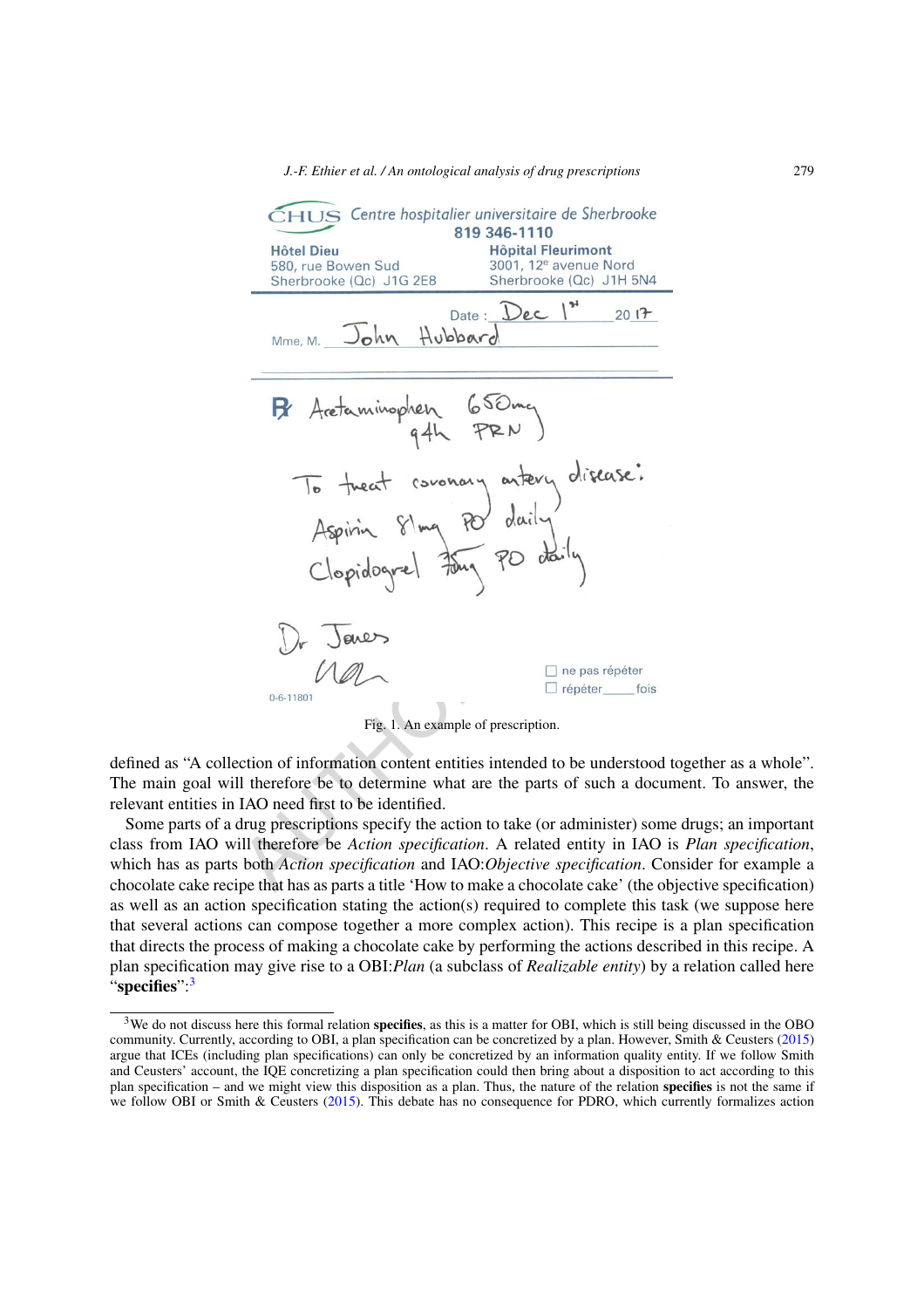#### *Plan specification* subClassOf **specifies** only *Plan* .

A plan is a realizable entity that inheres in an agent who intends to fulfill the objective by performing the action, and this plan can be realized by a OBI: Planned process. For example, when Mr. Hubbard decides to follow the chocolate cake recipe, this brings about an instance of *Plan* inhering in himself; and when h e follows the recipe, this plan i s realized in the planned process o f making the cake. Note that a plan specification can exist even if it does not give rise to a plan (consider a recipe that nobody intends to follow), and a plan can exist without ever being realized in a planned process (consider a recipe that a person initially intends to follo w , before e ventually changing her plans).

#### *2.4. The social ontolo g y*

To analyze the relation between a drug prescription and the social reality, this article will build on the theory of social entities developed by Brochhausen, Almeida & Slaughter [\(2013](#page-19-16)) and Smith [\(2012](#page-20-17); [2014\)](#page-20-18), that will now be presented.

claim of the ending presention and all social relations of a lentities developed by Brochhausen, Almeida & Slaughter (201<br>al entities developed by Brochhausen, Almeida & Slaughter (201<br>al roots of the ontology of permissi The philosophical roots of the ontology of permissions as they are presently accepted in the OBO Foundry (Smith, [2014](#page-20-18)) go back to Reinach (1989). The German philosopher refers to acts arising from the internal activity of the subject (rather than as produced passively by the agent) such as deciding, asking, commanding, permitting or forgiving as "spontaneous acts". Some spontaneous acts, like deciding or forgiving, do not need to be perceived by other agents to exist, and Reinach calls them "internal acts". But some other spontaneous acts, like commanding or permitting, need to be perceived to exist, and are directed towards another conscious being: they are called "social acts". According to Reinach, some social acts can bring about social entities such as claims, rights, permissions or obligations (this theory can be seen as a precursor of Austin-Searle's speech acts theory – Austin, [1975](#page-18-5), Searle, [1969](#page-20-20) – although it may h a v e different ontological commitments).

Such entities are categorized by Brochhausen et al. (2013) as socio-legal generically dependent continuants, which are generically dependent continuants that come into existence through social acts and are concretized by roles. For example, the claim to a piece of land is a socio-legal generically dependent continuant that comes into existence through a social act process, and is concretized by the role of land owner. Smith (2012) note that such social acts can be put in an enduring form, by validating a document: this process is a document act. Thus, document acts can create, revoke or transfer socio-legal generically dependent continuants. For example, a document act can create a claim to a piece of land from a n agent, r e vok e his former claim, or transfer his claim to another agent. Socio-le gal generically dependent continuants differ from ICEs in at least two respects (Brochhausen et al., [2013](#page-19-16)): they are not about something; and they are not concretized by qualities, but by roles.

PDRO currently formalizes the structure of informational drug prescriptions, rather than the social ontology underlying drug prescriptions. There are t w o reasons for this. First, the categories pertaining t o the underlying social ontology will arguably not be necessary for most potential applications of PDR O – contrarily to the informational parts of drug prescriptions. Second, the foundations for social ontology in BFO are still being discussed and under development, as illustrated e.g. by Donohue [\(2017](#page-19-17)). Building a systematic and comprehensive social ontology in this context will require input from several fields drug prescriptions being one of those fields. Therefore, this article will contribute to this overarching goal b y discussing the social ontology behind drug prescriptions and making proposals i n this respect,

specifications and plan specifications, but not the plans that they might specify.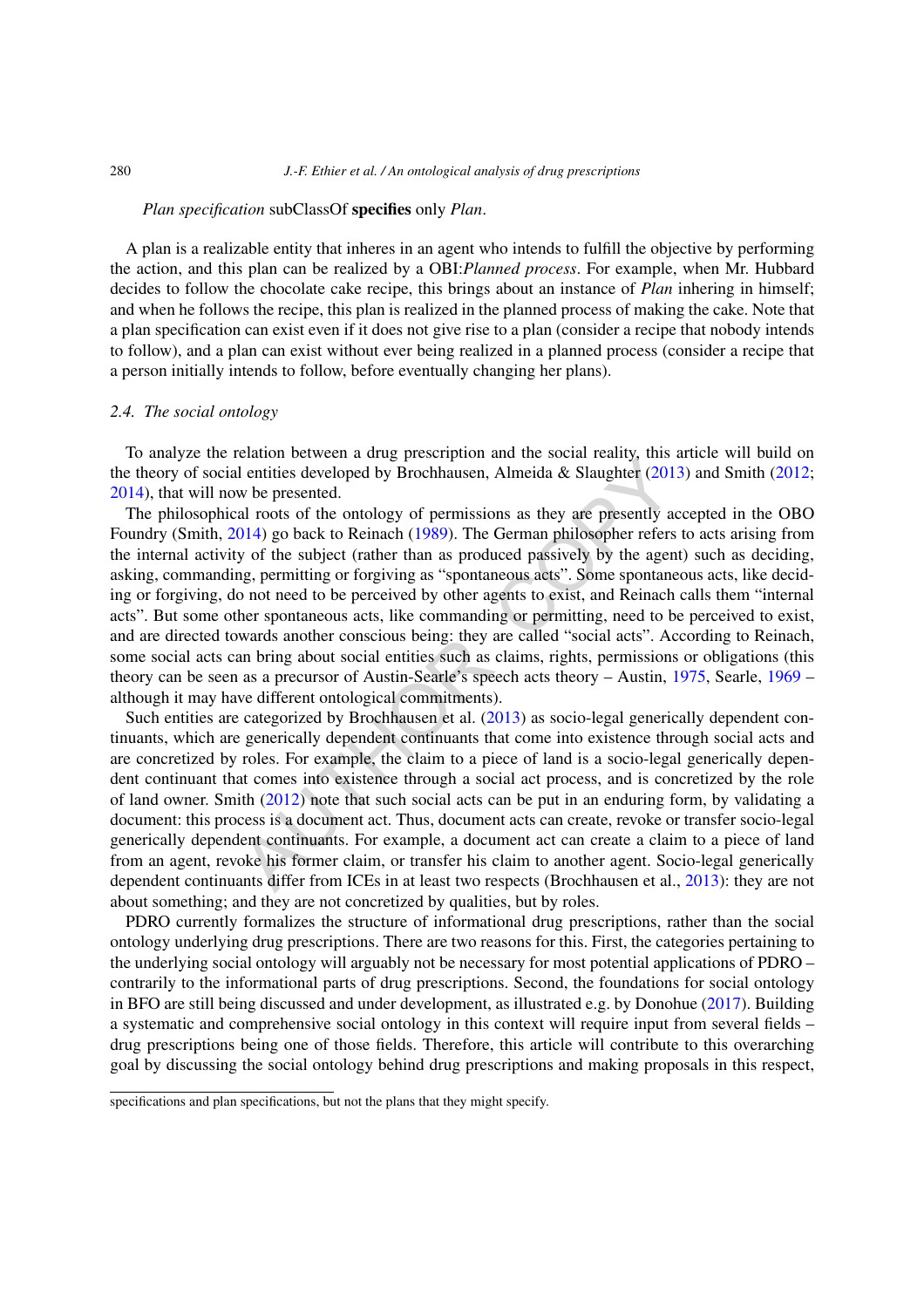that will be formalized in the future in PDRO when a consensus involving various relevant domains will ha v e been obtained.

## **3. Results**

The first subsection will characterize a central entity in a drug prescription named "Drug administration specification" as an action specification that is part of a plan specification that can specify a plan, which can be realized in a process of drug administration. It will also characterize an entity named "Drug distribution specification" which complements a "Drug administration specification". The second subsection will detail the parts of a drug administration specification.

*3.1. Drug administration specification and drug distrib ution specification*

#### *3.1.1. Drug administration specification a s a n action specification*

While medical prescriptions can have non-pharmaceutical uses, e.g. physiotherapy, a *Drug prescription* is differentiated as a type of *Health care prescription* that has as part a *Drug administration specification* (DAS), which specifies how to realize the administration of a drug. In the Web Ontology Language (OWL):

*Drug prescription* subClassOf *(Health care prescription* and **has\_part** some *Drug administration*

*specification).*

AUTHOR COPY*J.-F. Ethier et al. / An ontological analysis of drug prescriptions* 281 A DAS specifies an action of drug administration; therefore, it is classified under IAO:Action spec*ification*. Some drug prescriptions contain not only a DAS, but also an instance of PDRO:*Health care objective specification* (subclass of *Objective specification* ) related to this D AS; such health care objective specifications could be e.g. 'prevention of malaria', 'alleviation of cough', etc. The mereological fusion of this DAS and this objective specification is a *Plan specification*. Some drug prescriptions, however, do not encompass any objective specification: in such cases, the doctor has some objective in mind, but does not write it on the prescription. He generally communicates it orally to the patient ("Mr. Williams, you should take this drug to cure your otitis" while handing over the prescription), but not al w ays – think about a doctor prescribing drugs for a patient who i s i n coma. In e very case though, there is a healthcare objective specification concretized by some cognitive representation (Smith & Ceusters, [2015\)](#page-20-14), e ven if it is not concretized on a prescription paper or communicated orally .

Thus, a DAS is an action specification concretized by both a doctor's cognitive representation and by some IQE on a shareable medium (such as a prescription paper), which is a part of a plan specification concretized – at least – by a doctor's cognitive representation; thus:

*Drug administration specification* subClassOf *(Action specification* and **part\_of** some *Plan specification).*

In the case where the objective specification is communicated (in writing or orally) to the patient, it may give rise to an instance of *Plan* in the patient, that may be realized by an instance of *Planned* process if the patient follows the plan specification by taking his drugs.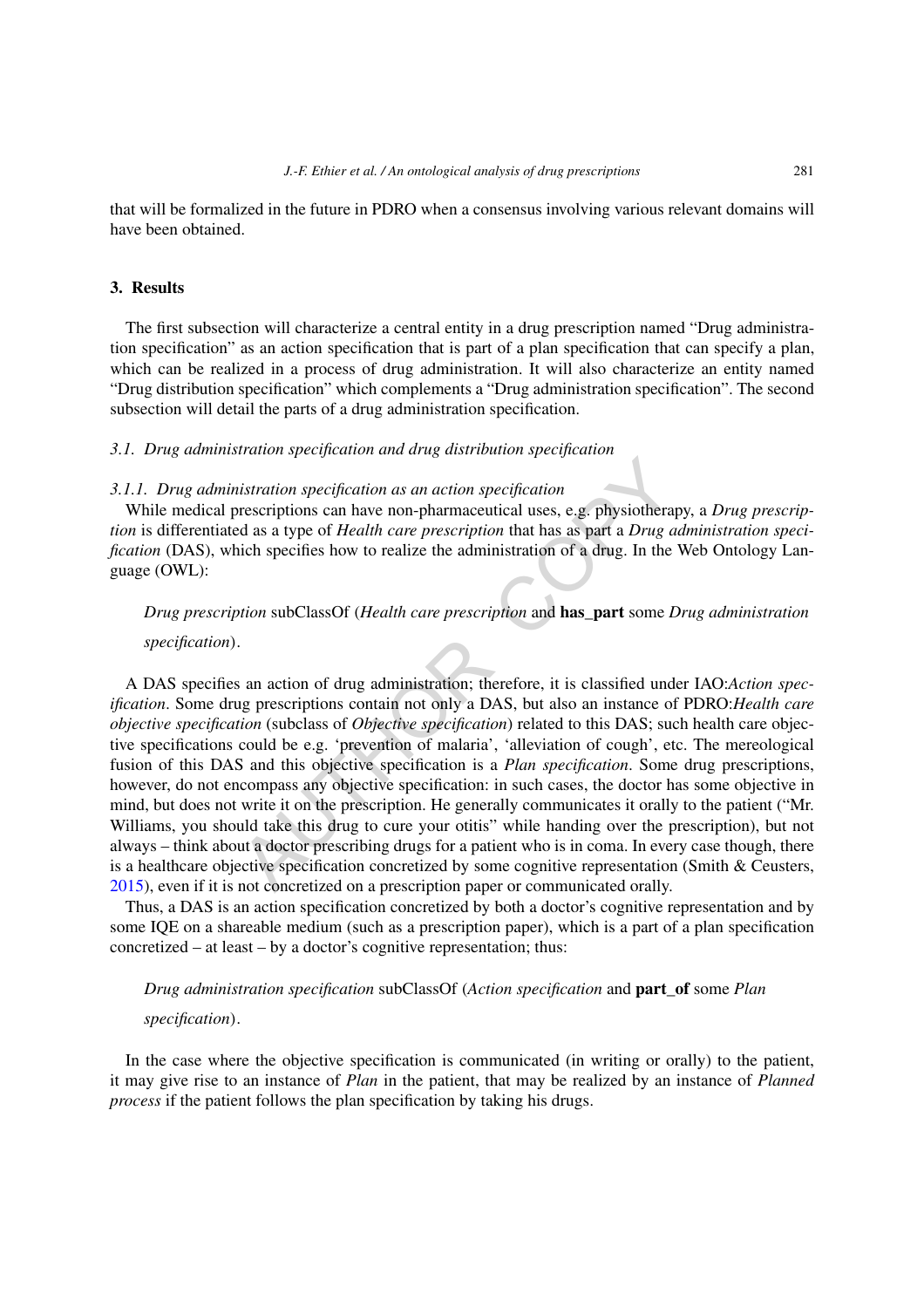To illustrate this, consider a (fictional) instance of *Prescription* named **prescription <sup>0</sup>** that Dr . Jones writes on a paper represented on Fig. [1](#page-6-0), in presence of his patient Mr. Hubbard. **prescription**<sub>0</sub> has as parts three D AS:

- **DA S a** : 'Acetaminophen 650 mg q4h PRN'.
- DAS<sub>b</sub>: 'Aspirin 81 mg PO daily'.
- **DA S c** : 'Clopidogrel 75 mg PO daily'.

As well as one objective specification  $OS_{b-c}$ : 'To treat coronary artery disease'.

There is an instance of plan specification  $PS_{b-c}$  concretized on the prescription paper that has as parts  $\bf{DAS_b}$  and  $\bf{DAS_c}$  and the objective specification  $\bf{OS_{b-c}}$ .

 $\text{DAS}_b$  part\_of  $\text{PS}_{b-c}$ .  $\text{DAS}_c$  part\_of  $\text{PS}_{b-c}$ .  $OS_{b-c}$  part\_of  $PS_{b-c}$ .

There is also an instance of plan specification  $PS_a$  concretized by a cognitive representation in Dr. Jones (Smith & Ceusters, 2015). If Dr. Jones explains to Mr. Hubbard the objective of taking acetaminophen, then PS<sub>a</sub> is also concretized by a cognitive representation in Mr. Hubbard. PS<sub>a</sub> has as part an objective specification  $OS_a$  specifying the objective of treating pain, and the action specification **DAS**<sup>a</sup>. **DAS**<sup>a</sup> is a part of **prescription**<sub>0</sub>, but  $OS$ <sup>a</sup> is not:

# **DA S <sup>a</sup> part\_of PS a** *.*

**OS <sup>a</sup> part\_of PS a** *.*

# **DA S <sup>a</sup> part\_of prescription 0** *.*

# *3.1.2. Drug dispensing specification a s a n action specification*

**F PS<sub>b-c</sub>.**<br> **EXECUTE:**<br> **EXECUTE:**<br> **EXECUTE:**<br> **EXECUTE:**<br> **EXECUTE:**<br> **EXECUTE:**<br> **EXECUTE:**<br> **EXECUTE:**<br> **EXECUTE:**<br> **EXECUTE:**<br> **EXECUTE:**<br> **EXECUTE:**<br> **EXECUTE:**<br> **EXECUTE:**<br> **EXECUTE:**<br> **EXECUTE:**<br> **EXECUTE:**<br> **EX** A DAS can be complemented by an ICE specifying h o w the drug should b e distributed to the patient, called a "DDS" (drug dispensing specification). For e xample, a DAS ' Amoxicillin 500 mg 1 tab PO TID  $\times$  7 days start if bronchitis' could be completed with the DDS '21 pills  $\times$  1', which refers to the number of pills that should be distributed. Thus, the DDS is an action specification that is part of a plan specification inhering at least in the mind of the doctor; in this example, the DDS can bring about a plan in a drug dispenser that can be realized in a planned process of distributing at one time 21 drug pills as specified in the DAS. The DAS and the DDS together would read 'Amoxicillin 500 mg 1 tab PO TID  $\times$  7 days start i f bronchitis 21 pills × 1'. This entity will be named a *Drug administration and dispensing* specification, which has as parts a DAS and a DDS (note that it is neither a DAS, nor a DDS):

*Drug administration and dispensing specification* subClassOf [ *(***has\_part** some *Drug*

*administration specification*) and (**has\_part** some *Drug dispensing specification*)].

# *3.2. The parts of a drug administration specification*

#### *3.2.1. Process of drug administration vs. dose administration*

To clarify the parts o f a D AS, the rele vant underlying processes need first to be clarified. The administration of a drug aims at fulfilling some health-related objective such as curing a disease, alleviating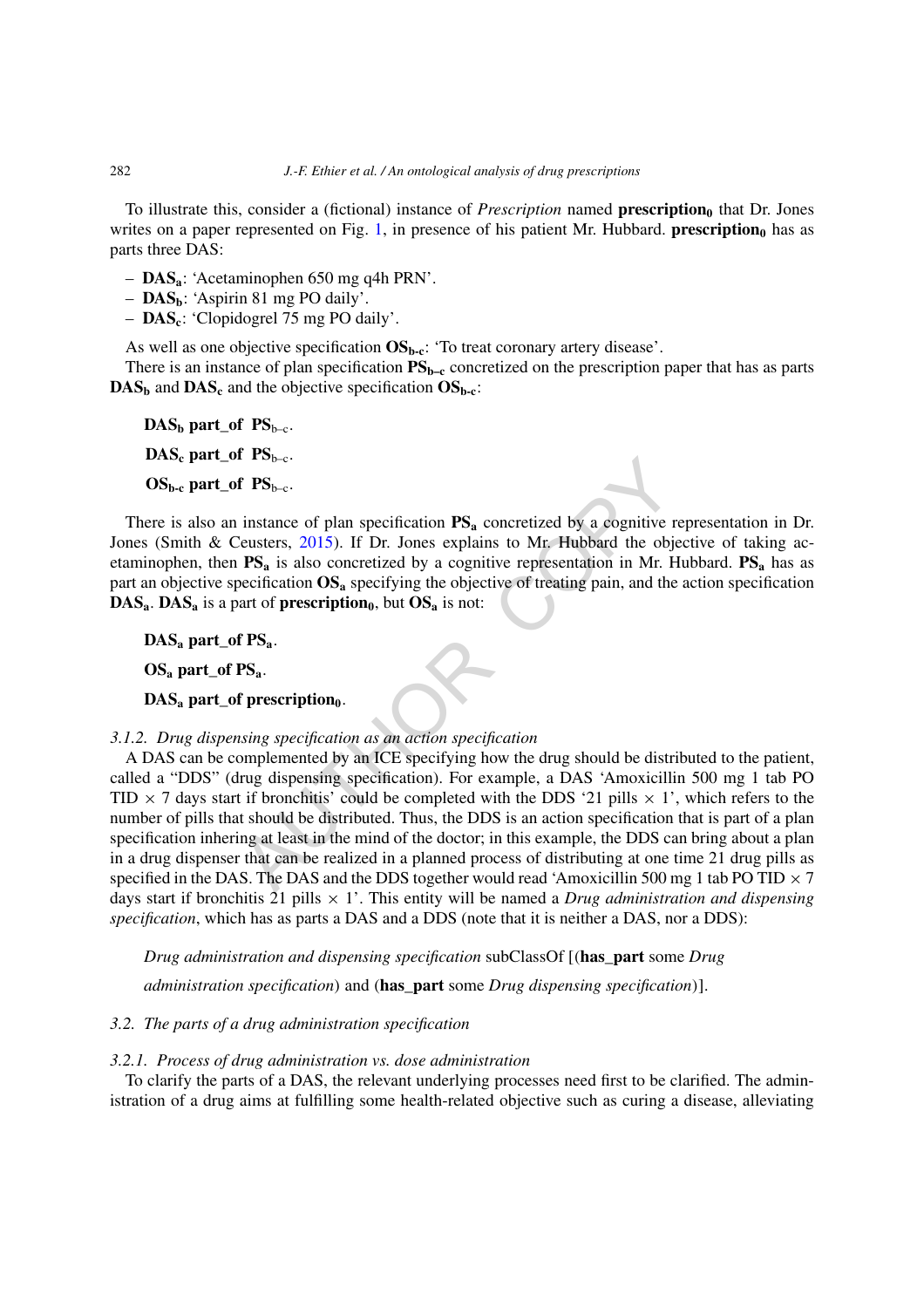*J.-E. Enhier et al. /An omological analysis of drug prescriptions*<br>283<br>21.*Ethier a disease, etc.* To folifill this objective, a drug is often administration process of a drug<br>statute is: a *Dose administration* such as t a symptom, preventing a disease, etc. To fulfill this objective, a drug is often administered in several individual doses that will be taken over some period. Accordingly, the administration process of a drug involves two related processual entities: a *Dose administration* such as the administration of 500 mg of Amoxicillin on February 24th, 2016 at 1 PM; and a *Drug administration* , which is a mereological sum of one or several instances of *Dose administration*, such as the administration of 500 mg of Amoxicillin three times a day during 7 days, starting on February 19th, 2016. Inspired by DRON's definition of *Drug administration*, a *Dose administration* is defined as "A process that has as participants an e xtended organism and a drug product and that results in a single dose o f the drug product being located in the extended organism."

#### *3.3. The parts of a DAS*

Each *DAS* has as part at least one *Drug product specification* (defined as "An information content entity specifying a class of drug product.") and at least one *Dose administration specification* (defined as "A n action specification that specifies a dose administration.")

*Drug administration specification* subClassOf [ *(***has\_part** some *Drug product specification )* and

# *(***has\_part** some *Dose administration specification )* ] *.*

In DAS<sub>1</sub> (as defined on Section 1.1.3), the string "Metoprolol" specifies a class of drug products, namely those which contain the active ingredient metoprolol, thus it is a *Drug product specification*. **DAS**<sup>1</sup> also has as part an instance of *Dose administration specification* written '50 mg PO bid', which has parts that specify that the quantity in a dose should be 50 mg (Dose quantification specification, defined as "An information content entity that specifies a quantity of a drug product to be administered in a dose. " [4](#page-10-0) ) and that the route o f administration should b e b y mouth ('PO' is a *Route of administration* specification, defined as "An information content entity that specifies a route of administration of a drug product."). The part 'bid' informs when a dose should be taken; this is covered in the next subsection.

The '50 mg' that appears in DAS<sub>2</sub>, on the other hand, specifies the strength of the drug product intended by the prescriber, i.e., that 50 mg of active ingredient should be contained in one pill – and not split, for example, between two pills of 25 mg each. Accordingly, it is part of '50 mg tab', an instance of *Drug strength specification* ("An information content entity that specifies the strength of a drug product."), which is a part of the *Drug product specification*, along with 'Apo-Metoprolol'. The Dose administration specification in **DAS**<sub>2</sub> is '1 tab PO', where '1 tab' specifies the quantity in a dose and i s therefore an instance of *Dose quantification specification* .

– ' 5 0 m g ' **has value specification** o **has measur ement unit label** 'mg'.

<span id="page-10-0"></span><sup>&</sup>lt;sup>4</sup>An additional question raised by a reviewer is how to model the data value in the ICE above '50 mg'. Currently, OBI and IAO introduce to this effect the entity *Value specification*, such that several ICEs that read '50 mg', but are about different entities, share the same v alue specification. Those ontologies also introduce the object properties **has value specification** and has measurement unit label, as well as the data property has specified value, such that the ICE '50 mg' is related by has **value** specification to an instance of *Value specification* that has specified value 50 and has measurement unit label 'mg'. Overall, this leads to the following formalization:

<sup>– &#</sup>x27; 5 0 m g ' **has value specification** o **has specified value** 50.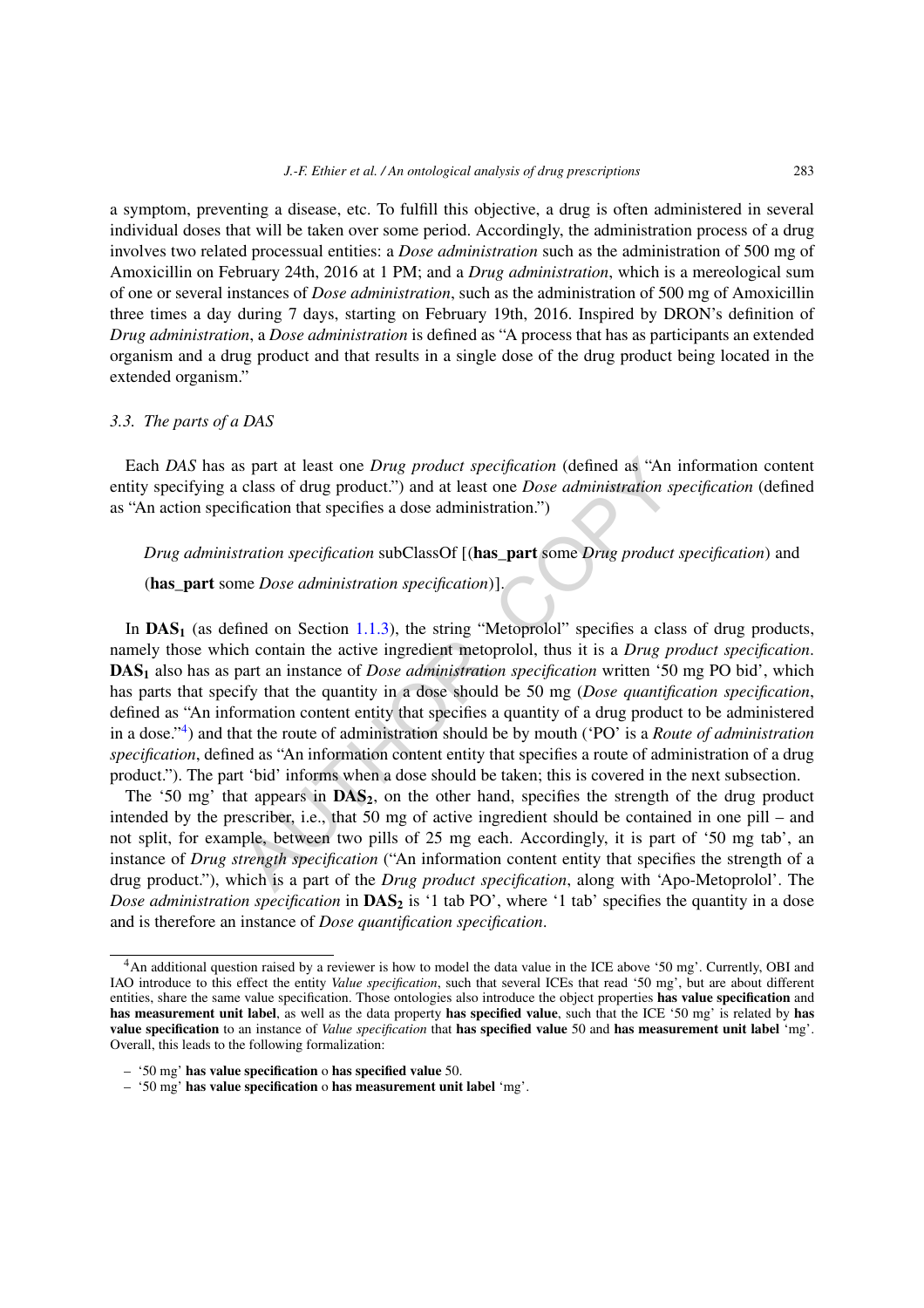#### *J.-F. Ethier e t al. / A n ontolo gical analysis of drug prescriptions*



<span id="page-11-0"></span>Fig. 2. Mereology of particulars and corresponding universals in  $\text{DAS}_3$ .<sup>5</sup>

#### *3.4. Condition statements*

Fig. 2. Mereology of particulars and corresponding universals in **DAS**<sub>3</sub>.<sup>5</sup><br>tements<br>al structure of a DAS will now be analyzed. A *DAS* specifies both<br>*administration*, and the condition(s) for permitting the *Dose adm* The mereological structure of a DAS will now be analyzed. A DAS specifies both the condition(s) for permitting a *Drug administration*, and the condition(s) for permitting the *Dose administration*(s) of that *Drug administration* . Consider the informational parts of the following *DA S* (Fig. [2\)](#page-11-0):

**DAS<sub>3</sub>:** 'Amoxicillin 500 mg PO q8h start if symptoms of bronchitis  $\times$  7 days'.

In common language, DAS<sub>3</sub> specifies to start a treatment of Amoxicillin, 500 mg by mouth ("PO") in case o f symptoms o f bronchitis; and to continue the treatment for 7 days, b y taking 500 mg of Amoxicillin every 8 hours ("q8h").

To analyze the logical structure of **DAS3**, let us introduce the following time-indexed condition statements **C1**, **C2** and **C3**, all instances of *Condition statement*, which is a subclass of *ICE*:

- $C_1(t)$ : 'at t, symptoms of bronchitis are present'.
- $C_2(t)$ : 'at t, less than  $7 \times 24$  h have elapsed since the administration of a first dose or no first dose has been administered'.
- $C_2(t)$ : 'at t, 8 hours have elapsed since the administration of the last dose during the current drug administration o r n o first dose has been administered'.

**DAS**<sub>3</sub> is synonymous (for more on synonym, see Section 4.1) with **DAS**<sup>'</sup><sub>3</sub>, which reads as follows:

**DAS**<sup>'</sup><sub>3</sub><sup>:</sup> 'for every  $t_0$ , if  $C_1(t_0)$ , complete the administration of Amoxicillin as directed

by  $PDS'(t_0)$ , in case such a drug administration is not already ongoing',

where **PDS**<sup>*(*</sup>**t**<sub>0</sub>) is an instance of *Prescribed dosing specification*, which is also termed the "Sig.", defined as an *Action specification* that specifies which doses of a drug product should be administered, and under which modalities:

**PDS<sup>'</sup>(<b>t**<sub>0</sub>): 'for every  $t > t_0$ , if  $C_2(t)$  then  $\textbf{DoAS}'(t)$ ',

where the dose administration specification  $\textbf{DoAS}'(t)$  is defined as:

**DoAS<sup>'</sup>(t):** 'if  $C_3$ (t) then administer a dose of 500 mg PO of drug at t'.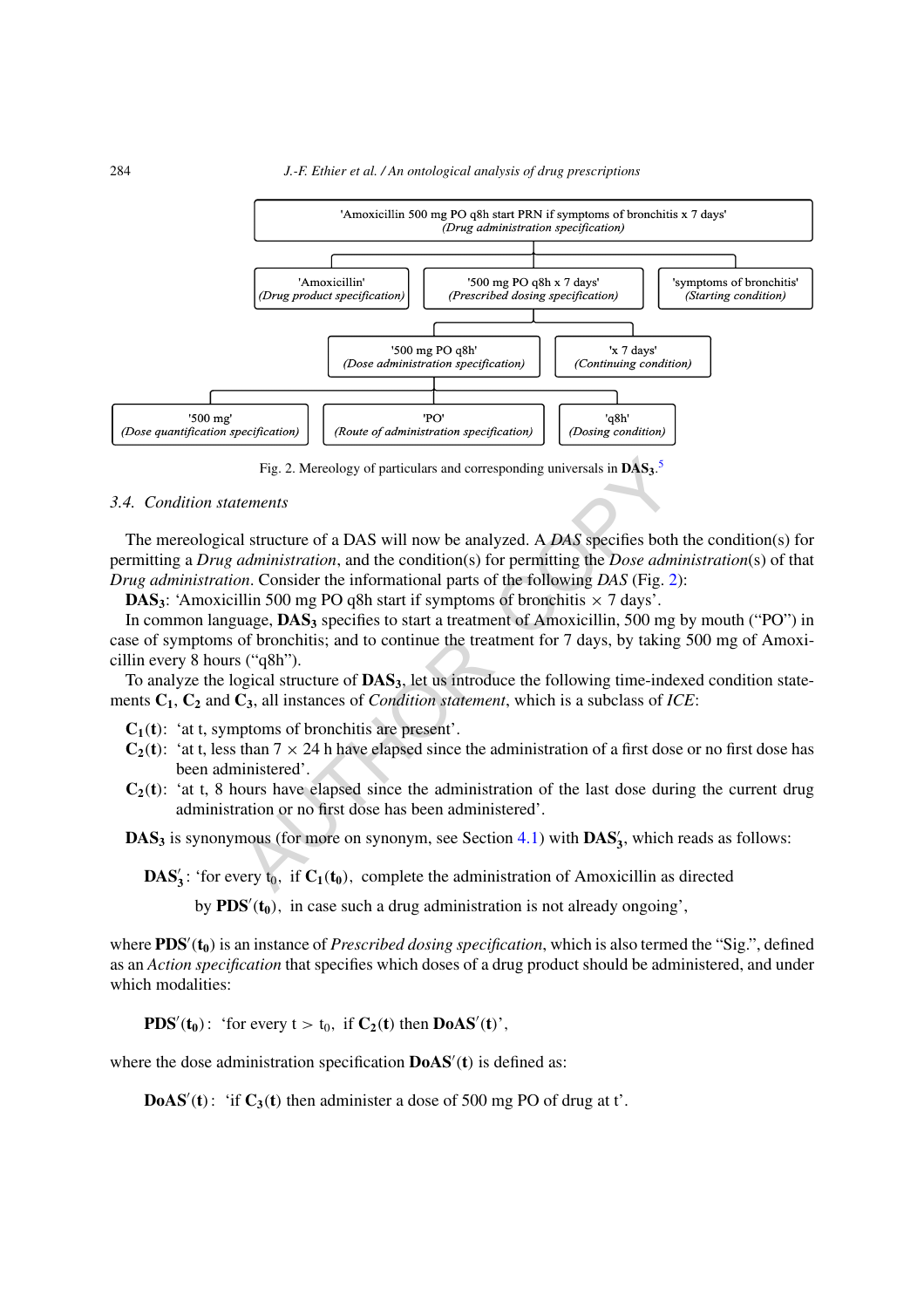The process directed by  $\mathbf{DAS}'_3$  is a drug administration over seven days in order to achieve some health-related objective, specifically that of treating an acute bronchitis. By contrast, **DoAS**<sup>'</sup>(t) directs a process whose extension in time is much more limited, namely a dose administration at time t. To summarize, a DAS specifies the conditional action of administering doses of the specified drug product, as specified i n the prescribed dosing specification (PDS), i f the starting condition i s true.

 $C_1$  is an instance of *Drug administration starting condition statement*.<sup>[6](#page-12-1)</sup> Moreover,  $C_1$  is here an instance of *Presence of symptom statement*, but in another instance of *DAS*, the condition for starting the drug administration might be e.g., an instance of *Current time statement* (such as 'at t, it is July 2nd, 2016').

If  $C_2(t)$  and  $C_3(t)$  are both true at some time t, subsequent dose administration(s) should occur as part of a drug administration. Howe v e r , once the drug administration has begun, **C <sup>2</sup>** remains true until it becomes false, playing the role o f a n upper bound for the drug administration, whereas **C <sup>3</sup>** can alternate truth values with some periodicity during the drug administration. Therefore,  $C_2$  is classified as a *Drug administration continuing condition* and **C <sup>3</sup>** as a *Dosing condition* .

Here,  $C_2$  is an instance of *Time elapsed since first dose statement* and  $C_3$  is an instance of *Time* elapsed since previous dose statement. In another instance of DAS, the condition for continuing a drug administration might be e.g., an instance of *Number of doses statement* (such as 'at t, less than 21 doses of this drug have been given') or *Current time statement* (such as 'time t is before July 2nd, 2016'), and the dosing condition might be e.g., an instance of *Presence of symptom statement* (such as 'at t, the patient has chest pain') or *Total dosage statement* (such as 'at t, less than 4 grams of this drug have been administered in the last 2 4 hours').

*J.-F. Ethier et al. /An omological analysis of drug prescriptions* 285<br>ctete by **DAS**<sup>*C*</sup> is a drug administration over seven days in order to achieve somethic<br>stetive, specifically that of treating an acute bronchiti Although DoAS<sup>'</sup>(t) directs the administration of some dose at some time t, other dose administration specifications may direct the administration of a dose over a temporally extended period, as in instructions with "die" or "once a day", without specifying the exact instant of time at which to take the dose. It may also specify the administration of *several doses* over a temporally extended period, as in instructions with "bid" or "twice a day". A dose administration specification containing such instructions would be synonymous to an action specification having as part the condition: 'less than two doses have been administered during the day of which t is part', which, if true, would direct the administration of a total of two doses during the day of which t is part, without specifying the time at which these dose administrations should occur , nor the interv a l between them.

## **4. Discussion**

PDRO raise a few issues that will now be discussed. First, the question of the synonymy between ICEs, which has been invoked a few times earlier, will be addressed by considering the question of the identity of ICEs; the article will suggest that one can deal, for some applied purposes, with classes of synonymous ICEs. Second, the ontology of socio-legal entities will be discussed. Third, a conclusion will follo w .

<span id="page-12-0"></span><sup>&</sup>lt;sup>5</sup>Note that the labels of *Drug administration starting condition statement*, *Drug administration continuing condition statement* and *Dosing condition statement* have been truncated.

<span id="page-12-1"></span><sup>&</sup>lt;sup>6</sup>Note that  $C_1(t)$  is a *Drug administration starting condition* only because it is used in some way in the prescription. Therefore, *Drug administration starting condition* can be seen as equivalent to an *ICE* that is BFO:**bearer\_of** some *Drug administration starting condition role* (and similar considerations could hold for  $C_2(t)$  and  $C_3(t)$  defined above). Since the use of roles has not yet been systematized in BFO and IAO for ICEs, we have not defined these role classes in PDRO yet.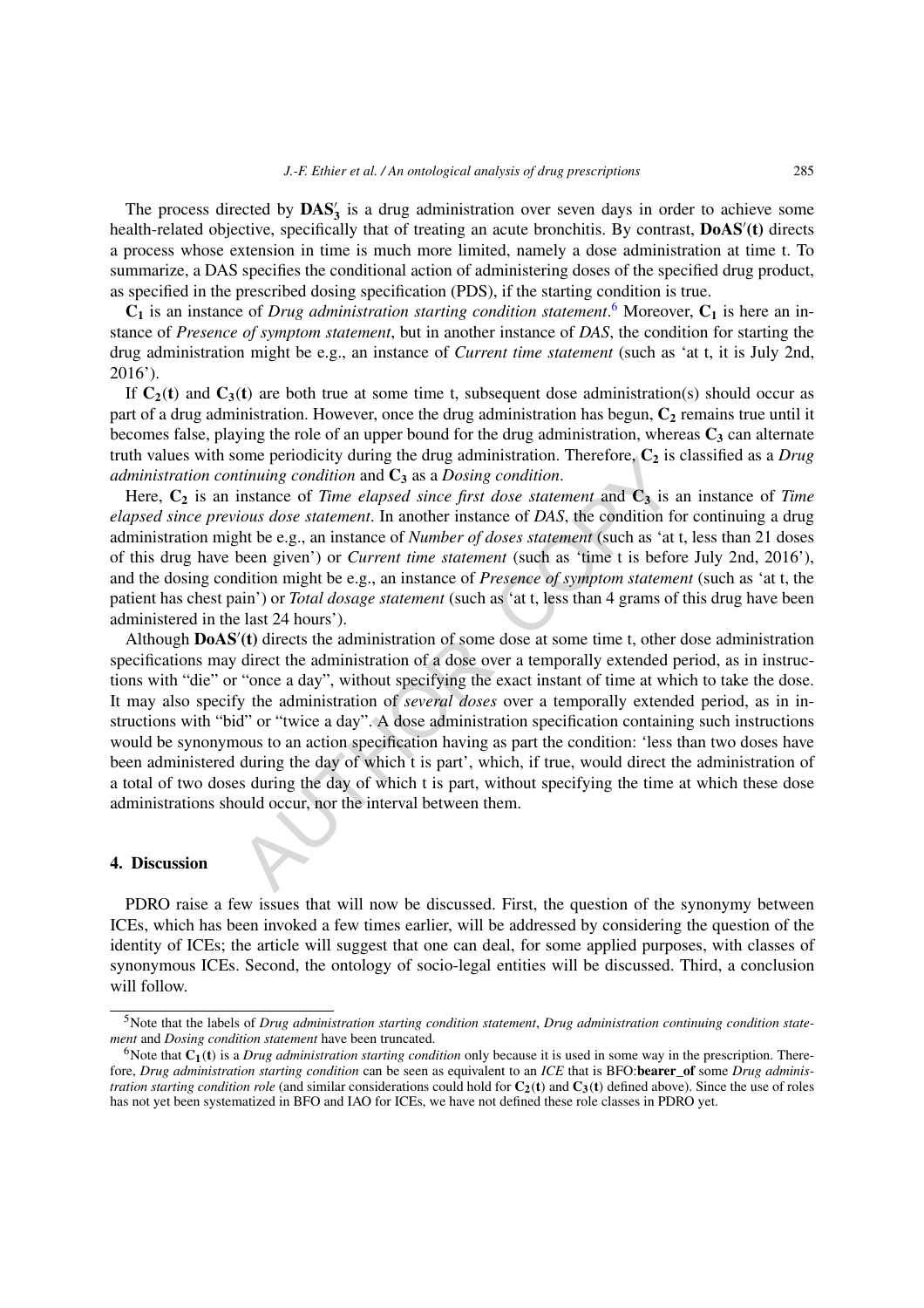| List of information quality entities |                                                                                                                                                                                       |
|--------------------------------------|---------------------------------------------------------------------------------------------------------------------------------------------------------------------------------------|
| IOE <sub>2</sub>                     | The cognitive representation of Dr. Jones that is about the active ingredient Metoprolol.                                                                                             |
| IOE <sub>3</sub>                     | "Metoprolol" handwritten by Dr. Jones in blue and cursive letters on a paper, which is conformant to his cognitive<br>representation $IQE2$ .                                         |
| IOE <sub>4</sub>                     | The cognitive representation of Dr. Williams (that is about the active ingredient Metoprolol) when he reads $IOE_3$ .                                                                 |
| IOE <sub>5</sub>                     | "Metoprolol" written in black and block letters on a computer screen, written by Dr. Williams as a copy of $IOE_3$ ,<br>and conformant to his cognitive representation $IOE4$ .       |
| $IQE_6$                              | The configuration in the computer hard drive coding the string "Metoprolol" that leads to $IQE5$ appearing on the<br>computer screen.                                                 |
| IOE <sub>7</sub>                     | "Metoprolol (active ingredient)" written in black and block letters by Dr. Williams, with the intention to<br>disambiguate the meaning of the pattern $IOE5$ .                        |
| $IOE_8$                              | "Metoprolol (ingrédient actif)" written (in French) in black and block letters by Dr. Williams, as a French translation<br>of $IOE7$ .                                                |
| IQE <sub>9</sub>                     | A string "51384-51-1" referring to the active ingredient Metoprolol, following the PubChem classification (Wang et<br>al., 2009).                                                     |
| $IQE_{10}$                           | "Metoprolol" handwritten by Dr. Smith on a paper with the intention to refer to the active ingredient Metoprolol,<br>independently of what was written by Dr. Jones and Dr. Williams. |

#### <span id="page-13-1"></span>Table 1

#### <span id="page-13-0"></span>*4.1. The identity of an ICE and dealing with synonymy*

This subsection will mention the complexities and debates surrounding the issue o f the identity of ICEs in the OBO Foundry. Despite those complexities, a simple solution to deal with synonymy for applied purposes will be suggested.

IAO understands ICEs as created by cognitive acts (Smith & Ceusters, 2015), and endorses the "primacy of the intentional" (Chisholm, 1984): their aboutness is determined by the cognitive acts that brings them into e xistence. There are se v eral factors that are rele v ant for the identity of an ICE.

<sup>2</sup> hadwritten by Dr. Smith on a paper with the intention to refer to the active ir<br>
<sup>2</sup> hadwritten by Dr. Smith on a paper with the intention to refer to the active ir<br>
2 of what was written by Dr. Jones and Dr. Williams First, two particular ICEs that are about different portions of reality are not the same ICE. For example, let's call IQE<sub>1</sub> the outline on a paper of a string "Metoprolol" written with the intention to refer to the generic drug Metoprolol, and **IQE**'<sub>1</sub> the outline on another paper of a string "Metoprolol" written with the intention to refer to the active ingredient Metoprolol:  $ICE_1$ , which is concretized by  $IQE_1$ , and  $ICE'_1$ , which is concretized by  $IQE'_1$ , are not the same entity.

The specific form of an ICE can also matter to its identity. For example, both a physical formula  $x(t) = \alpha \cdot t^2$  and its graphical representation may be about the same trajectory of an object along one spatial axis, but they represent this trajectory in different fashions, and are therefore different kinds of ICEs: typically, the first one would be an instance of (a group of) IAO:*Symbol* and the latter an instance of IAO: *Figure* (which are both subclasses o f I AO :*ICE*).

This raises the question o f what kind o f variations are tolerated between IQEs that would concretize the same ICE. More specifically, consider the nine instances of *IQE* in Table [1](#page-13-1), which mention the universal *Cognitive representation*, the relation **is\_conformant\_to** and the relation **is\_about** as defined by Smith & Ceusters [\(2015\)](#page-20-14).

Let us consider the instances  $IQE_i$  concretized by  $ICE_i$  ( $2 \leq i \leq 10$ ), without presuming which of those particular  $IQE_i$  are the same. According to Smith  $\&$  Ceusters [\(2015\)](#page-20-14), when an IQE is conformant to a cognitive representation, both concretize the same ICE.<sup>[7](#page-13-2)</sup> Therefore, ICE<sub>2</sub> and ICE<sub>3</sub> are the same

<span id="page-13-2"></span><sup>&</sup>lt;sup>7</sup>The identification of **ICE<sub>2</sub>** and **ICE**<sub>3</sub> might fit with the "language of thought hypothesis" (Fodor, [1975\)](#page-19-19), although this would require more thorough investigations. However, it also seems to raise some theoretical difficulties. Consider the strings "taiyo", "たいよう" and "太陽", which are three different spellings (in three different writing systems: romaji, hiragana and kanji) of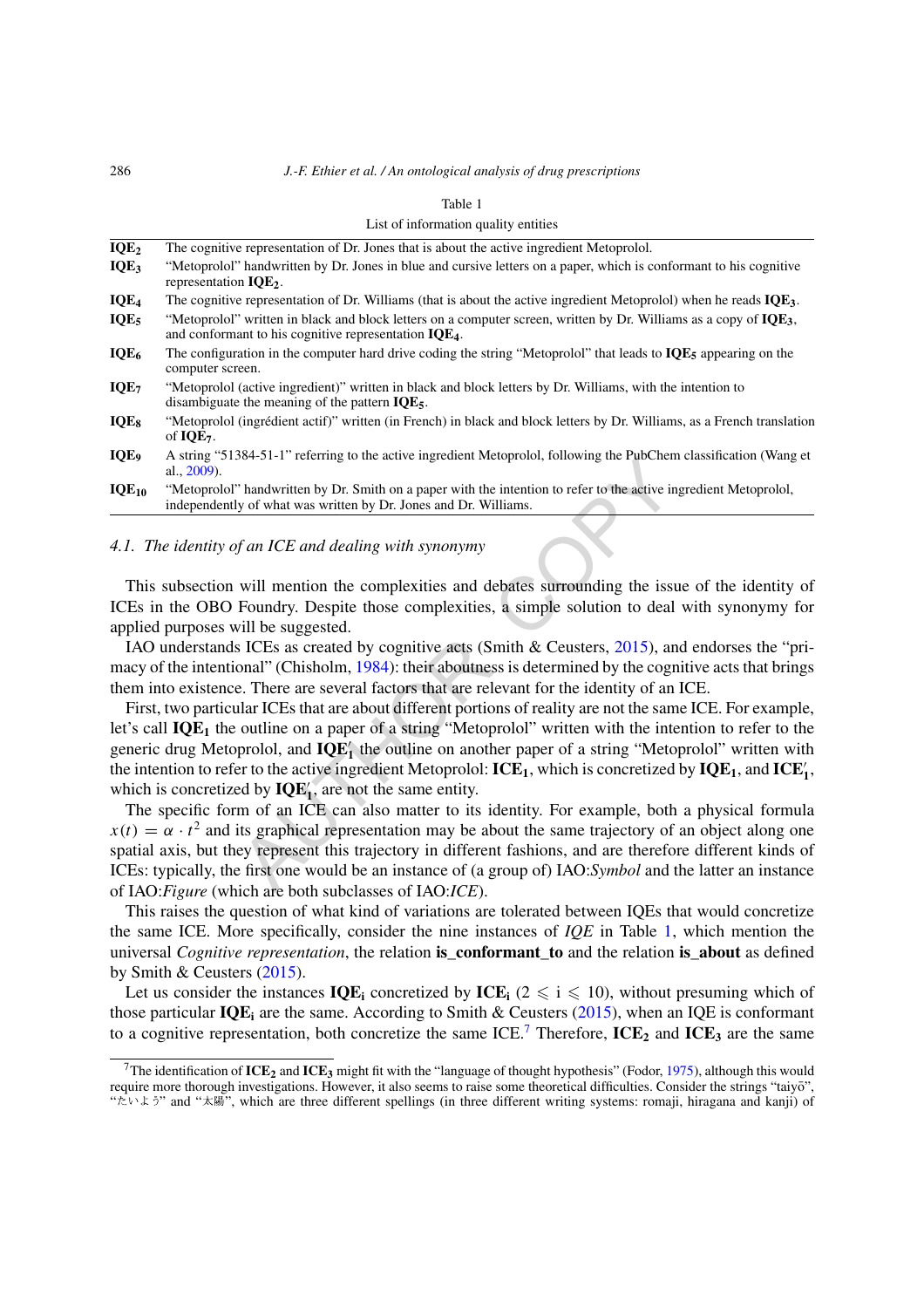entity, and  $ICE_4$  and  $ICE_5$  are also the same entity. Moreover,  $IQE_3$  is conformant to  $ICE_4$ , and thus **ICE**<sub>4</sub> and **ICE**<sub>3</sub> are both the same entity. This implies that **ICE**<sub>3</sub> is identical to **ICE**<sub>5</sub>, showing that details such as the color , specific shape, or kind of location o f a concretization does not change its informational content. If hard drive configurations are treated similarly to brain configurations, ICE<sub>6</sub> should be considered as the same entity as **ICE**<sub>5</sub>. Thus, **ICE**<sub>2</sub>, **ICE**<sub>3</sub>, **ICE**<sub>4</sub>, **ICE**<sub>5</sub> and **ICE**<sub>6</sub> would be the same entity .

*J.-F. Ethier et al. An omelogical analysis of drug prescriptions* 287<br> **OLCEs**, are also the same entity. Moreover, **IQE**<sub>5</sub> is conformant to ICE<sub>4</sub>. and thus<br>
re both the same entity and is implies that ICE<sub>5</sub> is iden Arguably, even  $ICE_{10}$  is the same entity as  $ICE_2-ICE_6$  – despite Dr. Smith having had no contact with Dr. Jones and Dr. Williams. As a matter of fact, it has been decided at some point in history that a string "Metoprolol" would refer to the active ingredient Metoprolol, which led to the creation of an ICE referring to this active ingredient. This ICE was communicated from person to person by language (through medical books, oral communication, etc.), leading to the same ICE being copied and concretized as a cognitive representation of many persons, including Dr. Smith and Dr. Jones (or Dr. Williams).

On the other hand,  $\text{ICE}_{7}$ ,  $\text{IQE}_{8}$  and  $\text{ICE}_{9}$  are different from each other, and also different from  $\text{ICE}_{2}$ **ICE**<sup>6</sup>. As a matter of fact, **ICE**<sup> $\prime$ </sup>'s nature differs fundamentally from others: it is a chain of numbers, where the others are chains of letters. But  $ICE_7$  and  $IQE_8$  are also different from  $ICE_5$ , as they are not composed by the same string: the identity of an ICE does not only depend on its reference, but also on ho w i t refers t o it.

Finally, Smith & Ceusters (2015) and Hogan & Ceusters (2016) argue that the provenance of ICEs – namely who created them, when, and with which intention – also matters to their identity. This implies that if Dr. Jones creates  $\text{DAS}_a$  'Acetaminophen 650 mg q4h PRN' as a part of a prescription for Mr. Hubbard, and Dr. Williams creates  $\text{DAS}_z$  'Acetaminophen 650 mg q4h PRN' as a part of a prescription for Mr. Smith, then  $\bf{DAS}_a$  and  $\bf{DAS}_z$  would not be the same entity.

This plurality of ICEs may seem lik e a hindrance to deal with synonymy i n OBO Foundry ontologies. However, there is a simple way to represent the fact that all  $IQE_i$  ( $2 \leq i \leq 10$ ) mentioned above are synonyms: a class ICE referring to the active ingredient metoprolol may be introduced, such that every  $IQE_i$  ( $2 \leq i \leq 10$ ) is an instance of this class. Such a class should be enough to fulfill practical purposes related to synonymy when using PDRO.

Moreover, whatever theory of ICE is chosen, one could introduce classes of IQEs to capture similarities between concretizations. For example, one could introduce the class of concretizations that are written in English, or in French, or with blue ink, or on a computer screen. As a matter of fact, some classes o f concretizations may b e more likely t o lead to errors than others. This could b e rele vant for retrospective annotations of data not initially structured according to the ontology.

#### *4.2. The social ontolo g y underlying PDR O*

As mentioned earlier, a drug prescription may interact with the social reality (Öhlund & Goldkuhl, [2008\)](#page-20-22). This subpart will first discuss several social functions of prescriptions: permitting the buying of a drug, permitting insurance reimb ursement, informing that a drug can be administered (or taken), recommending it, and socially prescribing its administration; and how the distinction between the informative and recommendative dimensions can clarify the nature of some DAS. Second, it will specify a proposal

the Japanese word referring to the sun. Since they are written in different writing systems, they should presumably concretize three different ICEs, which are synonyms. However, it is unclear which of those ICEs would be concretized by the cognitive representation of a Japanese speaker: arguably, one may think about a word without thinking about it in a specific alphabet – an illiterate person could certainly do so.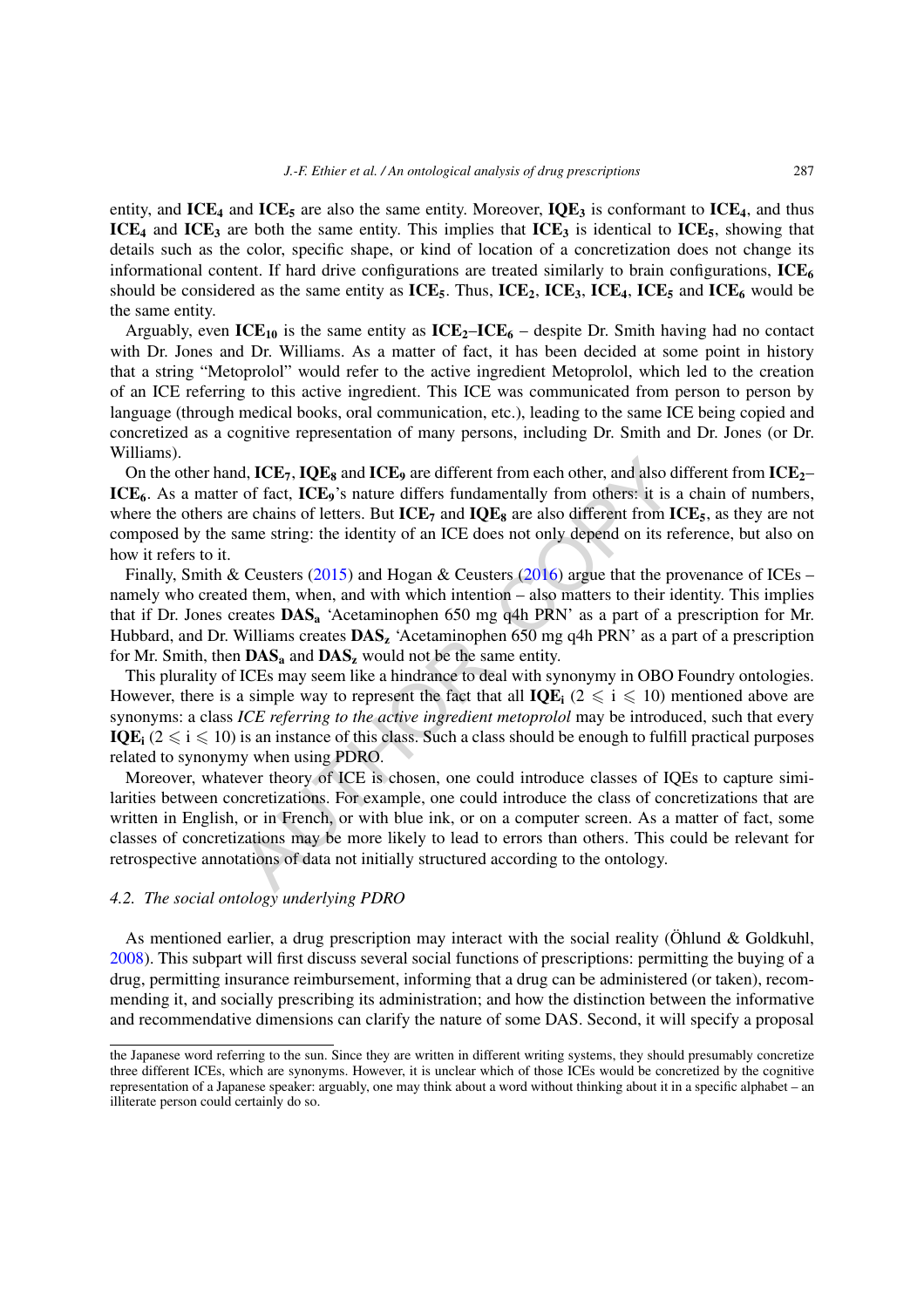on ho w those permissions and social prescriptions can be seen as socio-legal *specifically* dependent continuants. Finally, the last subsection will present how some deontic entities can contradict or imply the existence of other deontic entities.

#### *4.2.1. The social functions of prescriptions*

In modern health care systems, there is a background prohibition to buy or sell any prescription drug unless explicitly permitted by a prescription. A drug prescription brings about permissions overriding this background prohibition. The first function of a drug prescription is thus to permit the patient to buy drugs from a pharmacist, and the pharmacist to sell it to the patient (in many jurisdictions, it even obliges the pharmacist to do so, when required b y the patient).

A drug prescription is not restricted to this function though: indeed, a doctor may write a DAS for an o v e r -the-counter drug, which the patient is already allowed t o buy . I n man y social systems, a n additional role of drug prescriptions is to authorize insurance reimbursement: this is the second function of drug prescriptions. But a doctor may also write a drug prescription for an over-the-counter drug that would not be reimb ursed. This shows that there are other important additional functions of drug prescriptions, that will no w b e analyzed: informing, recommending, and socially prescribing.

a doctor may also write a drug prescription for an over-the-courn This shows that there are other important additional functions of alyzed: informing, recommending, and socially prescribing.<br>
al condition of a patient, a Given the medical condition of a patient, a doctor can do two things: inform him that he could take a specific drug in his situation (that's the third function), or recommend him to take this drug (that's the fourth function). Most of the times, the doctor not only wants to inform his patient, but also to recommend him to take the drug. This is not always the case though: in some cases, a doctor may only inform him that he could take this drug given his situation, without recommending it. For example, he could consider that the balance between side-effects and benefits is not clearly in favor of the patient, without being able to exclude the possibility that the patient would have the benefits without the side-effects; and thus, i f properly informed, the patient may b e allowed t o tak e the medication based on his own e valuation of his situation (consider the case of Ativan mentioned earlier). More generally, the doctor may not want to (or cannot) deny the right of the patient to take this drug. He could also want to let the patient decide whether his condition is impacting his well-being enough to justify taking the medication. In all those cases, the doctor could inform the patient about the possibility to tak e this medication without recommending it. In most cases, however, a doctor arguably recommends the patient to take the drug he prescribes to him. The act of recommending could be defined as the act of evaluating this course of action as desirable. More specifically, if  $P_1$  recommends  $P_2$  to do A, then  $P_1$  judge that it would be desirable (or adequate, or good) that  $P_2$  would do A, given his knowledge of A's consequences,  $P_2$ 's own values and P<sub>1</sub>'s own ethical commitments (e.g. deontological commitments such as beneficence, non-maleficence, etc. - cf. Beauchamp & Childress, 2001).

In a society where doctors would have totally non-paternalist roles, doctors would only inform - and possibly recommend – patients about the drugs they can take. But in a society in which doctors have more paternalist roles, a doctor also prescribes i n a stronger sense his patient to tak e some drugs: the informational drug prescription brings about a social prescription t o administer the drug to the patient (or for the patient to take it himself), as specified in the DAS. This social prescription is a normative entity that can be seen as a mild obligation, whose intensity depends on the strength of the paternalistic dimension of the doctor role in his society.

There are at least two ways to understand "mild" in this context. In the first construal, social prescription would follow the logic of obligation (McNamara, [2014\)](#page-20-23), but the penalty or blame in case of violation of a recommendation would generally be milder than the penalty or blame in case of violation of a full-blown obligation. For example, in a society where doctors have weak paternalist roles, the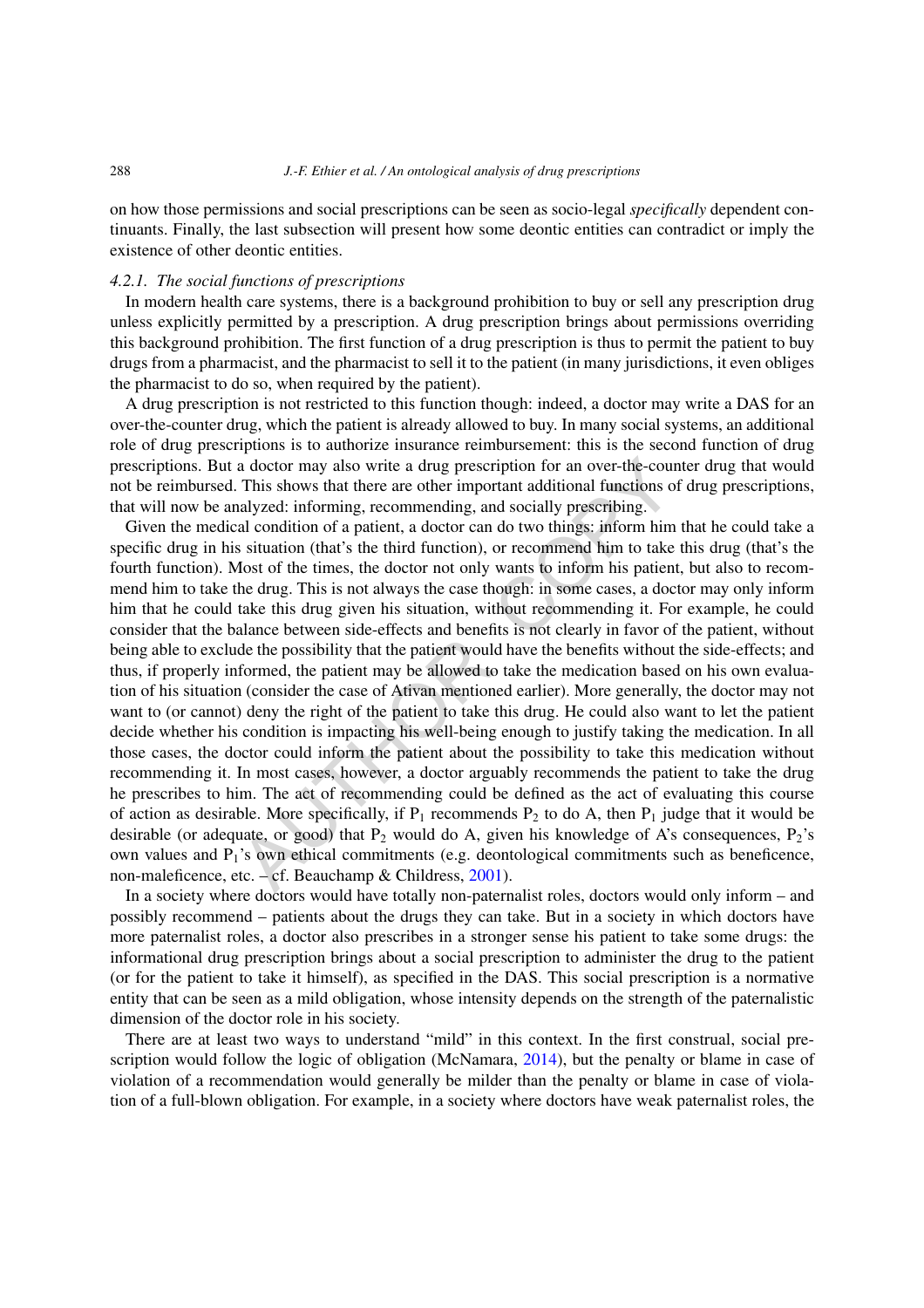*J.-E. Enhier et al. /An omological analysis of drug prescriptions*<br>289<br>31.*F. Enhier if the does not take his drug as prescribed would be a verbal enti-<br>entr, would incur if the does not take his drug as prescribed conseq* penalty that a patient would incur if he does not take his drug as prescribed would be a verbal reprimand from his doctor, and maybe some mild social disapprobation from society (as well as possibly some insurance-related consequences). A second construal of the notion of mild obligation would use so-called "fuzzy deontics" introduced by Sadegh-Zadeh [\(2012\)](#page-20-24). He suggests to "fuzzify" the concept of obligation: obligation can have various degrees. This leads to a ranking of norms according to the degree of obligatoriness o f what the y prescribe. Thus, a doctor -patient social prescription may be interpreted as a fuzzy obligation with a degree lower than 1; and various social prescriptions could have different degrees of obligatoriness.

Note that those five functions of prescriptions do not always concern the patient, but may concern e.g. some relatives in charge of deciding whether the patient will take the drug, in case the patient is incapacitated i n some way . Moreo v e r , there may be a sixth social function o f drug prescriptions in some circumstances, namely t o command other health care professionals (such a s nurses) who are in charge to administer the drug to the patient. This command is generally a stronger obligation than the mild obligation that bears o n the patient: i t should generally be followed b y the health care professional, although it might be objected to – in case e.g. of mistake in the prescription, or conscientious objection (such a s helping a patient to die, in some jurisdictions).

This distinction between information and recommendation could also be useful to formalize important distinctions between D AS, clarifying the t w o possible meanings of "PRN" mentioned earlier i n Section [1](#page-0-5). This distinction could be implemented in the future in PDRO by distinguishing "informative DAS" (DAS that are parts of a prescription informing the patient that he can take a given drug at a given dosing) from "recommendative DAS" (DAS that are parts of a prescription recommending the patient to take a given drug at a given dosing).

Finally, note that some permissions or recommendations created by some informational prescriptions might imply external obligations for the patient. For e xample, in some countries, i t i s compulsory to be treated for tuberculosis. Also, it might be ethically required to continue an antibiotic treatment once started, to avoid antimicrobial resistance at a societal level. However, it is not the informational prescription itself which specifies such legal or ethical obligations: the obligation is specified by laws or ethical norms that are external t o the prescription.

#### *4.2.2. Social p rescriptions as socio-legal specifically dependent continuants*

Drug prescriptions ha v e been analyzed as bringing about a permission, and sometimes a mild form of obligation, which raises the question o f what are such so-called "deontic" entities.

The permission of an individual to buy a medication M, and his social prescription to take it, share some commonalities with a socio-legal generically dependent continuant; namely, they come into existence through a social act of prescribing M, and are concretized by specific roles: the role of patient allowed t o buy M, and the role of patient prescribed to tak e M. Using terms introduced by Brochhausen et al. [\(2013](#page-19-16)), the patient who gets the permission to receive M would be called the "declaration target" of this permission; he is the bearer of the rele vant permission and social prescription brought about by the writing of the prescription, which is a document act. As for the doctor issuing the permission, he is the bearer of a "declaration performer role": he bears a role that is realized by him being the agent in a declaration, namely signing the prescription o f M .

The introduction of socio-legal generically dependent continuants has been motivated by the transferability of claims and obligations: "What makes claims and obligations different from the color of my shirt is that they are transferable" (Brochhausen et al., [2013](#page-19-16)) However, the permission to buy a medication differs from a socio-legal generically dependent continuant as it cannot be transferred from one individual to another individual: if Mr. Hubbard has the same condition as Mr. Wilson, and is allowed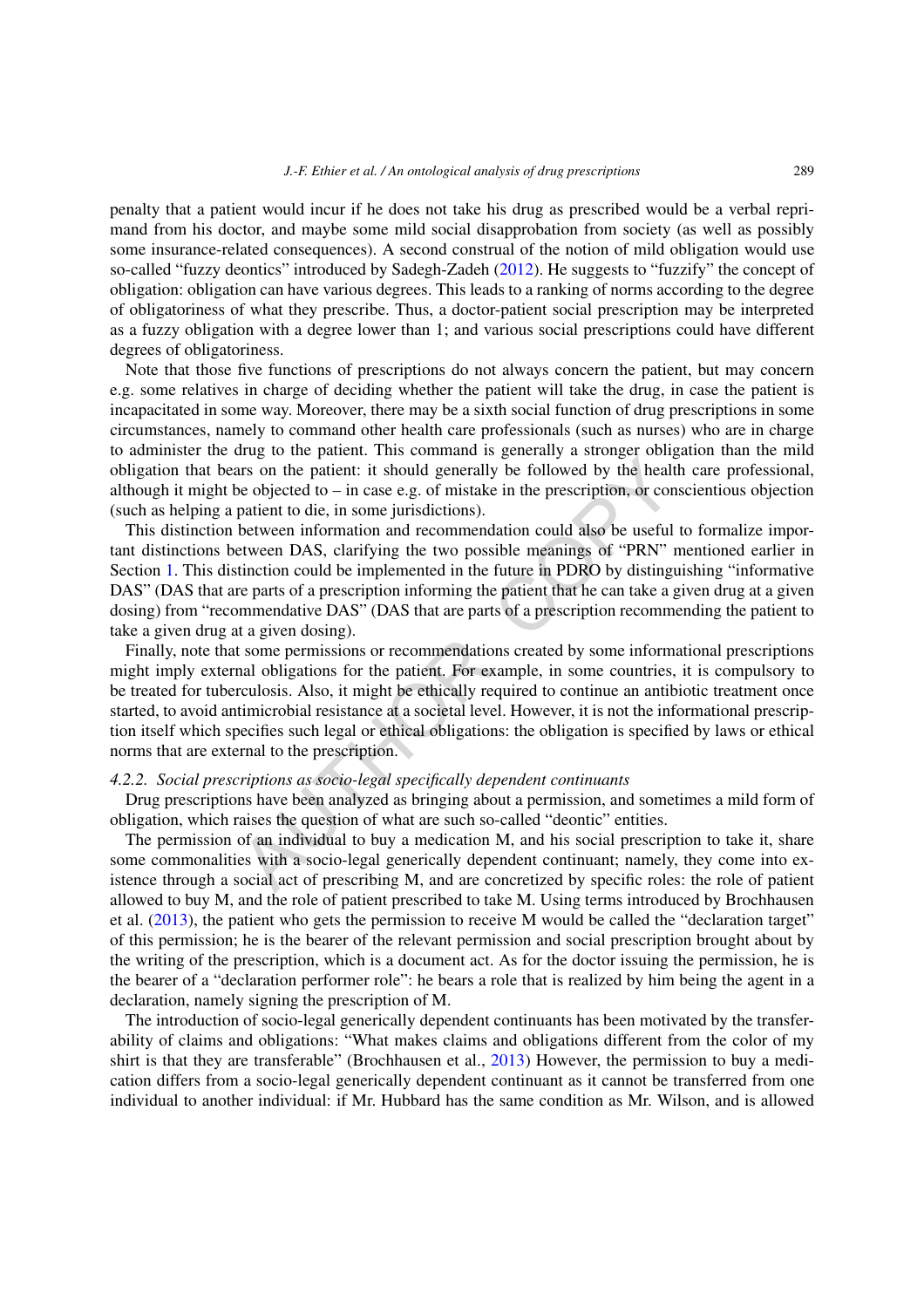to buy the same medication under the same modalities, then two different instances of permissions will exist (one inhering in Mr. Hubbard, and another one inhering in Mr. Wilson), but the permission given to Mr. Hubbard cannot be transferred to Mr. Wilson. This is sometimes made very clear by drug notices that specify explicitly that the drug has been prescribed for one specific person, and should not be tak e n by anyone else, even if they have the same symptoms.

Thus, social permissions to buy or sell a medication and social prescriptions to take it seem to be sociolegal *specifically* dependent continuants. Indeed, suppose that Mr. Hubbard is allowed to buy Metoprolol and i s socially prescribed to tak e it; if he disappears, then both his permission and social prescription disappear with him – which is the mark of specifically dependent continuants. That is, the same way that the existence of transferable claims and obligations motivate the introduction of socio-legal generically dependent continuants, the existence of non-transferable claims and obligations motivate the introduction of socio-legal *specifically* dependent continuants.

#### *4.3. Conclusion*

the informational parts of a prescription, PDRO enables the annotious mereological levels. It supports, for example, the specificati ingredient(s), its branded name, its strength(s) or its form, avoies often encountered in By formalizing the informational parts of a prescription, PDRO enables the annotation of real-world prescriptions at various mereological levels. It supports, for example, the specification of a drug product based on its active ingredient(s), its branded name, its strength(s) or its form, avoiding the ambiguities and o v erspecificities often encountered in e-prescribing systems. Comple x dosing instructions can be represented in a coherent manner, as illustrated by the example of Amoxicillin for bronchitis. This is achieved by dissociating the instructions for an entire drug administration from the instructions for a single dose administration. In addition, the conditions determining those specifications have been distinguished, and illustrate how synonymous statements can play the role of these conditions to cover the variety of expressions found on prescriptions.

We discussed the nature of ICEs and suggested that classes of synonymous ICEs – that is, ICEs that are about the same thing – can fulfill several applied purposes. We also distinguished five social functions of drug prescriptions: permitting the buying of a prescription drug, enabling insurance reimb ursement, informing that a drug can be administered to a specific patient, recommending its administration, and giving rise to a mild obligation t o administer it. Additionally , the ontological analysis of social entities involved in drug prescriptions can contribute to a more general and encompassing theory of social entities in the OBO Foundry framework. In particular, we suggest that socio-legal generically dependent continuants should be completed by socio-legal specifically dependent continuants such as the permission to buy a specific drug, or the recommendation or mild obligation to take it at a given dosage.

PDRO could both improve the semantics of electronic prescriptions and prospectively enable the interoperability of prescription data. Used in conjunction with other OBO Foundry ontologies, i t can be used to express comple x decision-support rules to identify potentially inappropriate prescriptions among hospitalized elderly patients (Cossette et al., [2017](#page-19-21)). With the introduction of action specifications and conditions, we can also envision, for example, smartphone applications that guide patients with polypharmacy in safely taking their medication as directed, and thereby reduce adverse drug events. In particular, as touched on earlier, dosing instructions by doctors are often incompletely specified. For example, the string "bid" specifies taking two doses during a day, without specifying when those doses should be taken. While having a patient taking a pill at 8 am followed by one at 9 am would theoretically fulfill the instruction, this is clearly not the intent of the physician and could lead to important adverse drug events. To address this ambiguity in local electronic prescriptions, w e are de v eloping statements in an additional ontological layer that can be used as additional dosing conditions, such a s the minimum and maximum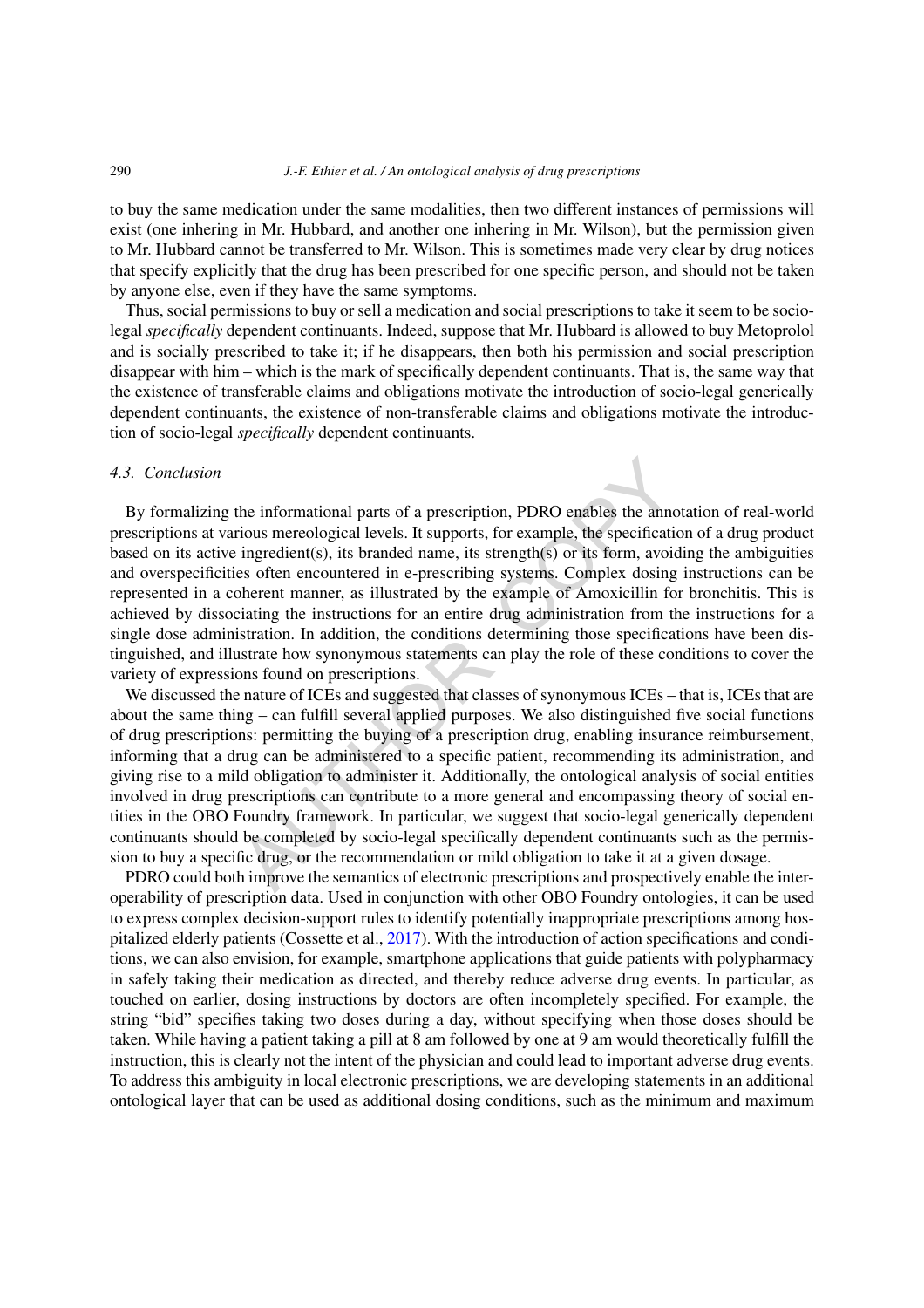time elapsed since the previous dose before the next one is taken. On top of potentially reducing adverse drug events due to administration mistakes, the use of explicit, temporally constrained conditions is essential to enable the creation of smartphone applications to help patients take their medication at the right time and in a safe manner .

*J.-E. Enhier et al. /An omological analysis of drug prescriptions* 291<br>the previous dose before the next one is taken. On to go for enhility reducing ad-<br>the to administration mistakes, the use of explicit, temporally con Future research will investigate how to formalize relations of aboutness in PDRO, which introduces special challenges for an OWL representation. For example, an instance of ICE such as 'amoxicillin' is not about a specific instance, but about a whole class of *Amoxicillin* drugs; and OWL does not allow representing relations between an instance and a class (except instantiation). Therefore, alternative forms of representation – for example following the referent tracking model (Ceusters & Smith, [2006](#page-19-22)) – could be preferred to adequately represent such aboutness relations. Upcoming work will also deal with developing application ontologies that complete the reference ontology that is PDRO with a formalization of local norms. To this goal, we are d e veloping additional application ontology layers which describe electronic drug prescriptions that conform fully to local norms in the Canadian province of Québec. Alternative application ontologies can be built to express the norms in jurisdictions other than Quebec. On a practical level, such ontologies could be used to guide an exchange format or annotate and structure an existing format like the Fast Healthcare Interoperability Resources (FHIR; Bender & Sartipi, [2013](#page-19-23)) for communicating standardized electronic prescription data.

#### **Acknowledgements**

For valuable feedback, we thank Bill Hogan, Mathias Brochhausen, Colin Batchelor, Yongqun "Oliver" He and two anonymous reviewers, as well as members of the program committee of the "2nd Workshop on Representing Social and Le g a l Entities i n the Biomedical Domain". We also thank Thomas Joly-Mischlich for his insight into the impact of drug prescription semantics on clinical pharmacy, as well as team members Luc Lavoie and Christina Khnaisser for useful discussions on e-prescribing platforms. AB's research was supported by the "Bourse de fellowship du Département de médecine de l'Université de Sherbrooke" as well as the CIHR funded Quebec "SPOR Support Unit". This article expands on a conference paper published in ICBO 2016 proceedings entitled "Improving the Semantics of Drug Prescriptions with a Realist Ontology".

#### **Refer ences**

<span id="page-18-2"></span>Ammenwerth, E., Schnell-Inderst, P., Machan, C. & Siebert, U. (2008). The effect of electronic prescribing on medication errors and adverse drug events: A systematic review. Journal of the American Medical Informatics Association: JAMIA, *15*(5), 585–600. doi[:10.1197/jamia.M2667](http://dx.doi.org/10.1197/jamia. M2667) .

<span id="page-18-3"></span>Arp, R., Smith, B . & Spear, A.D. (2015). *Building Ontolo gies with Basic Formal Ontolo g y* . The MIT Press.

<span id="page-18-5"></span>Austin, J.L. (1975). *How to do Things with Words*. Oxford University Press.

<span id="page-18-0"></span>Baker, G.R., Norton, P.G., Flintoft, V., Blais, R., Brown, A., Cox, J., Etchells, E., Ghali, W.A., Hébert, P., Majumdar, S.R., O'Beirne, M., Palacios-Derflingher, L., Reid, R.J., Sheps, S. & Tamblyn, R. (2004). The Canadian adverse events study: The incidence of adverse events among hospital patients in Canada. *Canadian Medical Association Journal*, 170(11), 1678– 1686. doi[:10.1503/cmaj.1040498](http://dx.doi.org/10.1503/cmaj.1040498) .

<span id="page-18-4"></span>Bandrowski, A., Brinkman, R., Brochhausen, M., Brush, M.H., Bug, B., Chibucos, M.C. & Fan, L. (2016). The ontology for biomedical inv estigations. *PloS one* , *11*(4), e0154556. doi[:10.1371/journal.pone.0154556](http://dx.doi.org/10.1371/journal.pone.0154556) .

<span id="page-18-1"></span>Bates, D.W., Teich, J.M., Lee, J., Seger, D., Kuperman, G.J., Ma'Luf, N. ...& Leape, L. (1999). The impact of computerized physician order entry on medication error prevention. Journal of the American Medical Informatics Association, 6(4), 313-321. doi[:10.1136/jamia.1999.00660313](http://dx.doi.org/10.1136/jamia.1999.00660313) .

<span id="page-18-6"></span>Beauchamp, T.L. & Childress, J.F. (2001). *Principles of Biomedical Ethics*. USA: Oxford University Press.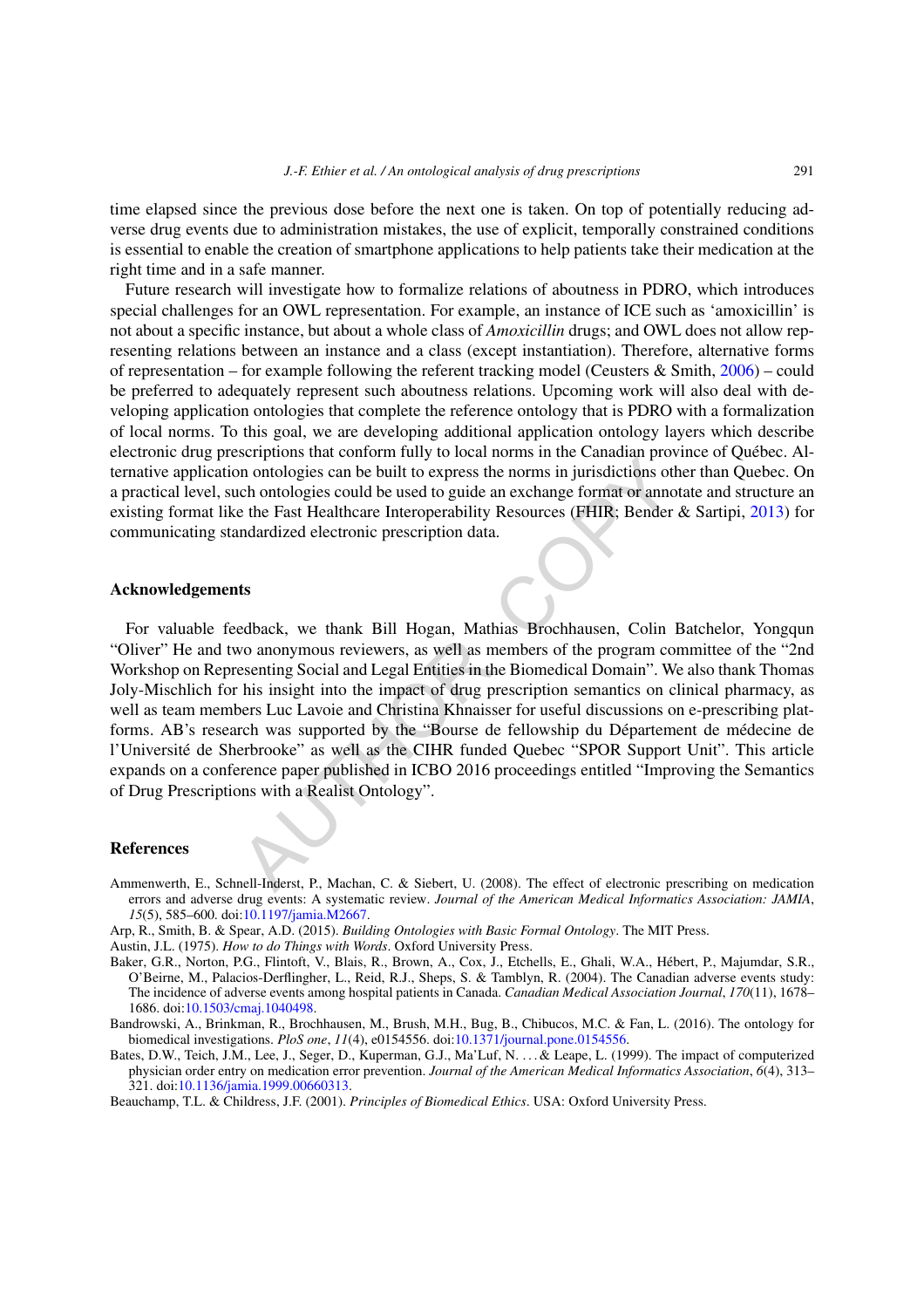- <span id="page-19-23"></span>Bender, D. & Sartipi, K. (2013). HL7 FHIR: An Agile and RESTful approach to healthcare information exchange. In *Proceedings of the 26th IEEE International Symposium on Computer-Based Medical Systems* (pp. 326–331). IEEE. doi[:10.1109/](http://dx.doi.org/10.1109/CBMS.2013.6627810) [CBMS.2013.6627810](http://dx.doi.org/10.1109/CBMS.2013.6627810) .
- <span id="page-19-16"></span>Brochhausen, M., Almeida, M.B. & Slaughter, L. (2013). Towards a formal representation of document acts and resulting legal entities. In C. Svennerlind, J. Almäng and R . Ingthorsson (Eds.), *Johanssonian Investigations: Essays in Honour of Ingvar Johansson o n His Seventieth Birthday* . Walter d e Gruyter.
- <span id="page-19-9"></span>Burger, M. & Fisher, K. (2016). Taking ePrescribing to the Next Level with the Structured and Codified Sig. Perspectives and Updates on Health Care Information Technology. Available at: [https://pocp.com/wp-content/uploads/PDF/](https://pocp.com/wp-content/uploads/PDF/HITperspectivesNOV2016.pdf) HITperspecti [vesNOV2016.pdf](https://pocp.com/wp-content/uploads/PDF/HITperspectivesNOV2016.pdf) .
- <span id="page-19-14"></span>Ceusters, W. (2012). An information artifact ontology perspective on data collections and associated representational artifacts. In J. Mantas, S.K. Andersen, M.C. Mazzoleni, B. Blobel, S. Quaglini and A. Moen (Eds.), *Quality of Life Through Quality* of Information. Studies in Health Technology and Informatics (Vol. 180, pp. 68–72). Amsterdam: IOS Press. doi[:10.3233/](http://dx.doi.org/10.3233/978-1-61499-101-4-68) [978-1-61499-101-4-68](http://dx.doi.org/10.3233/978-1-61499-101-4-68) .
- <span id="page-19-22"></span>Ceusters, W. & Smith, B . (2006). Strate gies for referent tracking i n electronic health records. *Journal of Biomedical Informatics* , *39*(3), 362–378. doi[:10.1016/j.jbi.2005.08.002](http://dx.doi.org/10.1016/j.jbi.2005.08.002) .
- <span id="page-19-18"></span>Chisholm, R.M. (1984). The primacy of the intentional. *Synthese*, 61(1), 89–109. doi[:10.1007/BF00485490](http://dx.doi.org/10.1007/BF00485490).
- <span id="page-19-21"></span>.F., Joly-Mischlich, T., Bergeron, J., Ricard, G., Brazeau, S., Caron, M., Germanie, M. (2017). Reduction in targeted potentially inappropriate medication increme. M., R.R. & Ruttenberg, A. (2014). I.e., R.R. & Ruttenberg, Cossette, B., Ethier, J.-F., Joly-Mischlich, T., Bergeron, J., Ricard, G., Brazeau, S., Caron, M., Germain, O., Payette, H., Kaczorowski, J. & Levine, M. (2017). Reduction in targeted potentially inappropriate medication use in elderly inpatients: A pragmatic randomized controlled trial. *European Journal of Clinical Pharmacology*, *73*(10), 1237–1245. doi[:10.1007/](http://dx.doi.org/10.1007/s00228-017-2293-4) [s00228-017-2293-](http://dx.doi.org/10.1007/s00228-017-2293-4) 4 .
- <span id="page-19-11"></span>Courtot, M., Brinkman, R.R. & Ruttenberg, A. (2014). The logic of surveillance guidelines: An analysis of vaccine adverse event reports from an ontological perspective. *PLOS ONE*, 9(3), e92632. doi[:10.1371/journal.pone.0092632](http://dx.doi.org/10.1371/journal.pone.0092632).
- <span id="page-19-13"></span>Courtot, M., Gibson, F., Lister, A.L., Malone, J., Schober, D., Brinkman, R.R. & Ruttenberg, A. (2011). MIREOT: The minimum information to reference an external ontology term. *Applied Ontology*, *6*(1), 23–33. doi[:10.3233/AO-2011-0087.](http://dx.doi.org/10.3233/AO-2011-0087)
- <span id="page-19-3"></span>Davis, T.C., Federman, A.D., Bass, P.F., Jackson, R.H., Middlebrooks, M., Parker, R.M. & Wolf, M.S. (2009). Improving patient understanding of prescription drug label instructions. *Journal of Genera l Internal Medicine* , *24*(1), 57–62. doi[:10.](http://dx.doi.org/10.1007/s11606-008-0833-4) [1007/s11606-008-0833-](http://dx.doi.org/10.1007/s11606-008-0833-4) 4 .
- <span id="page-19-2"></span>Davis, T.C., Wolf, M.S., Bass, P.F., Thompson, J.A., Tilson, H.H., Neuberger, M. & Parker, R.M. (2006). Literacy and misunderstanding prescription drug labels. *Annals of Internal Medicine*, *145*(12), 887–894. doi[:10.7326/0003-4819-145-12-](http://dx.doi.org/10.7326/0003-4819-145-12-200612190-00144) [200612190-00144](http://dx.doi.org/10.7326/0003-4819-145-12-200612190-00144) .
- <span id="page-19-17"></span>Donohue, B. (2017). Toward a BFO-based deontic ontology. In M. Horridge, P. Lord and J.D. Warrender J. D (Eds.), Proceed*ings of the 8th International Conference on Biomedical Ontology (ICBO 2017) CEUR Workshop Proceedings* (Vol. 2137, pp. 1–6).
- <span id="page-19-19"></span>Fodor, J.A. (1975). *The Language of Thought*. Cambridge, MA: Harvard University Press. doi[:10.2307/2184356](http://dx.doi.org/10.2307/2184356).
- <span id="page-19-7"></span>Gagnon, M.-P., Nsangou, É., Payne-Gagnon, J., Grenier, S. & Sicotte, C. (2014). Barriers and facilitators to implementing electronic prescription: A systematic revie w of user groups' perceptions. *Journal of the American Medical Informatics Association* , *21*(3), 535–541. doi:10.1136/amiajnl-2013-002203 .
- <span id="page-19-8"></span>Gagnon, M.-P., Payne-Gagnon, J., Sicotte, C., Langué-Dubé, J.-A. & Motulsky, A. (2015). Connecting primary care clinics and community pharmacies through a nationwide electronic prescribing network: A qualitative study. Journal of Innovation in *Health Informatics* , *2222*(3), 359–367. doi:10.14236/jhi.v22i3.168 .
- <span id="page-19-10"></span>Hanna, J., Joseph, E., Brochhausen, M. & Hogan, W.R. (2013). Building a drug ontology based on RxNorm and other sources. *Journal of Biomedical Semantics* , *4* , 44. doi:10.1186/2041-1480-4-44 .
- <span id="page-19-5"></span>He, Y., Sarntivijai, S., Lin, Y., Xiang, Z., Guo, A., Zhang, S. ...& Smith, B. (2014). OAE: The ontology of adverse events. *Journal of Biomedical Semantics* , *5*(1), 29. doi:10.1186/2041-1480-5-29 .
- <span id="page-19-15"></span>Hicks, A., Hanna, J., Welch, D., Brochhausen, M. & Hogan, W.R. (2016). The ontology of medically related social entities: Recent d e velopments. *Journal of Biomedical Semantics* , *7*(1), 47. doi[:10.1186/s13326-016-0087-](http://dx.doi.org/10.1186/s13326-016-0087-8) 8 .
- <span id="page-19-20"></span>Hogan, W.R. & Ceusters, W. (2016). Diagnosis, misdiagnosis, lucky guess, hearsay, and more: An ontological analysis. *Journal of Biomedical Semantics* , *7* , 54. doi[:10.1186/s13326-016-0098-](http://dx.doi.org/10.1186/s13326-016-0098-5) 5 .
- <span id="page-19-4"></span>Institute of Medicine, Aspden, P. Wolcott, J., Bootman, J.L. & Cronenwett, L.R. (2007). *Preventing Medication Errors: Quality* Chasm Series. Washington, D.C.: The National Academies Press. Available at: <http://www.nap.edu/read/11623/>.
- <span id="page-19-6"></span>Kannry, J. (2011). E ffect of e-prescribing systems on patient safety. *The Mount Sinai Journal of Medicine , Ne w York* , *78*(6), 827–833. doi[:10.1002/msj.20298](http://dx.doi.org/10.1002/msj.20298) .
- <span id="page-19-12"></span>Lapane, K.L., Rosen, R.K. & Dubé, C. (2011). Perceptions of e-prescribing efficiencies and inefficiencies in ambulatory care. *International Journal of Medical Informatics* , *80*(1), 39–46. doi[:10.1016/j.ijmedinf.2010.10.018](http://dx.doi.org/10.1016/j.ijmedinf.2010.10.018) .
- <span id="page-19-0"></span>Lazarou, J., Pomeranz, B.H. & Corey, P.N. (1998). Incidence of adverse drug reactions in hospitalized patients: A meta-analysis of prospective studies. *JAMA*, 279(15), 1200-1205. doi[:10.1001/jama.279.15.1200](http://dx.doi.org/10.1001/jama.279.15.1200).
- <span id="page-19-1"></span>Kohn, L.T . , Corrigan, J.M. & Donaldson, M.S. (Eds.) (2000). *To Err Is Human: Building a Safer Health System* . Washington, D.C.: National Academies Press. Available at: <http://www.nap.edu/catalog/9728>.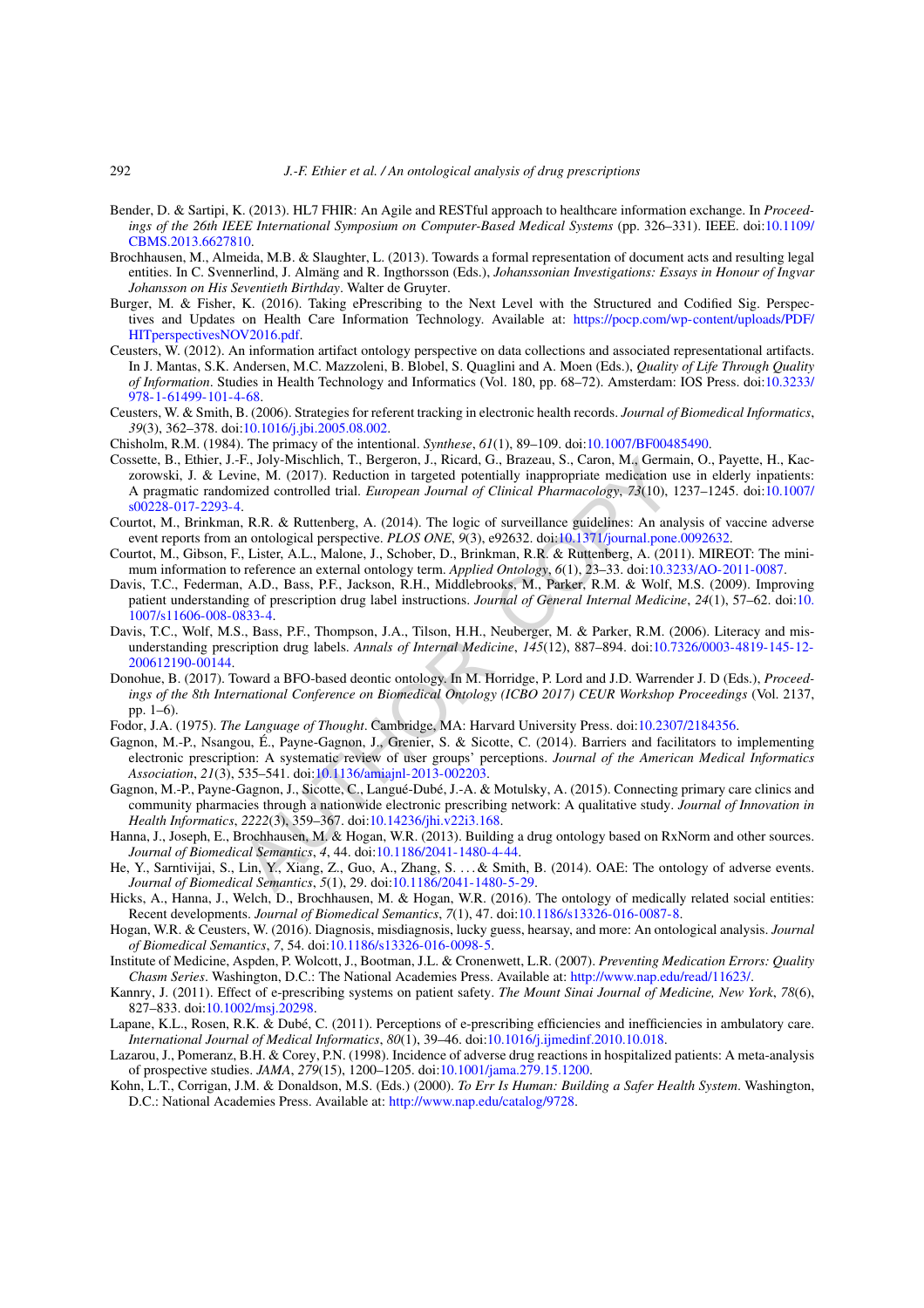- <span id="page-20-1"></span>Liu, H., Burkhart, Q. & Bell, D.S. (2011). Evaluation of the NCPDP structured and codified sig format for e-prescriptions. *Journal of the American Medical Informatics Association* , *18*(5), 645–651. doi[:10.1136/amiajnl-2010-000034](http://dx.doi.org/10.1136/amiajnl-2010-000034) .
- <span id="page-20-10"></span>Brochhausen, M., Schneider, J., Malone, D., Empey, P.E., Hogan, W.R. & Boyce, R.D. (2014). Towards a foundational representation of potential drug-drug interaction knowledge. In *Drug Interaction Knowledge Management (DIKR 2014)*, Houston, Texas. Available at: [http://www.dbmi.pitt.edu/sites/default/files/lisc2014\\_proceedings2.pdf.](http://www.dbmi.pitt.edu/sites/default/files/lisc2014_proceedings2.pdf)
- <span id="page-20-23"></span><span id="page-20-4"></span>McNamara, P. (2014). Deontic logic. In E.N. Zalta (Ed.), *The Stanford Encyclopedia of Philosophy (Winter 2014). Metaphysics* . Research Lab, Stanford University. Available at: http://plato.stanford.edu/archi[ves/win2014/entries/logic-deontic/](http://plato.stanford.edu/archives/win2014/entries/logic-deontic/).
- *J.-F. Ethier et al. An ontological analysis of drug prescriptions*<br> **ABIL** DS. (2011). Evaluation of the NCPD structured and codified sig format for energitions,<br>
then IL Distribution of the NCPD structured and codified s Motulsky, A., Sicotte, C., Gagnon, M.-P., Payne-Gagnon, J., Langué-Dubé, J.-A., Rochefort, C.M. & Tamblyn, R. (2015). Challenges to the implementation of a nationwide electronic prescribing network in primary care: A qualitative study of users' perceptions. *Journal of the American Medical Informatics Association: JAMIA* , *22*(4), 838–848. doi[:10.1093/jamia/](http://dx.doi.org/10.1093/jamia/ocv026) [ocv026](http://dx.doi.org/10.1093/jamia/ocv026) .
- <span id="page-20-16"></span>Mungall, C., Dahdul, W., Osumi-Sutherland, D., Haendel, M., Buttigieg, P.L., Walls, R., Mungall, Meier.C., Dahdul, W., Osumi-Sutherland, D., Haendel, M., Buttigieg, P.L., Walls, R., Gkoutos, G.V., Balhoff, J. & Meier, A. (2016) pato–ontology/pato: 2016-09-15. release. Available at: [https://zenodo.org/record/154134#.W77m6sJoR](https://zenodo.org/record/154134#.W77m6sJoROQ) O Q . doi[:10.5281/zenodo.154134](http://dx.doi.org/10.5281/zenodo.154134) .
- <span id="page-20-5"></span>National Council for Prescription Drug Programs (2014). ePrescribing Fact Sheet. Available at: [https://www.ncpdp.org/NCPDP/](https://www.ncpdp.org/NCPDP/media/pdf/EprescribingFactSheet.pdf) [media/pdf/EprescribingFactSheet.pdf](https://www.ncpdp.org/NCPDP/media/pdf/EprescribingFactSheet.pdf) .
- <span id="page-20-6"></span>National Council for Prescription Drug Programs (2017a). Standards Matrix. NCPDP. Available at: [https://www.ncpdp.org/](https://www.ncpdp.org/NCPDP/media/pdf/StandardsMatrix.pdf) [NCPDP/media/pdf/StandardsMatrix.pdf](https://www.ncpdp.org/NCPDP/media/pdf/StandardsMatrix.pdf) .
- <span id="page-20-8"></span>National Council for Prescription Drug Programs (2017b). NCPDP Active Task Groups. Available at: [https://www.ncpdp.org/](https://www.ncpdp.org/NCPDP/media/PDF/Task_Groups_List.pdf) [NCPDP/media/PDF/Task\\_Groups\\_List.pdf](https://www.ncpdp.org/NCPDP/media/PDF/Task_Groups_List.pdf) .
- <span id="page-20-7"></span>National Council for Prescription Drug Programs (2017c). SCRIPT Implementation Recommendations. NCPDP. Available at: https://www.ncpdp.org/NCPDP/media/pdf/SCRIPT-Implementation-Recommendations.pdf .
- <span id="page-20-3"></span>Nuckols, T.K., Smith-Spangler, C., Morton, S.C., Asch, S.M., Patel, V.M., Anderson, L.J., Deichsel, E.L. & Shekelle, P.G. (2014). The effecti veness o f computerized order entry at reducing pre v entable adv erse drug e v ents and medication errors in hospital settings: A systematic review and meta-analysis. *Systematic Reviews*, 3, 56. doi[:10.1186/2046-4053-3-56](http://dx.doi.org/10.1186/2046-4053-3-56).
- <span id="page-20-11"></span>Odukoya, O. & Chui, M.A. (2012). Retail pharmacy staff perceptions of design strengths and weaknesses of electronic prescribing. *Journal of the American Medical Informatics Association*, *19*(6), 1059–1065. doi[:10.1136/amiajnl-2011-000779.](http://dx.doi.org/10.1136/amiajnl-2011-000779)
- <span id="page-20-22"></span>Öhlund, S.-E. & Goldkuhl, G . (2008). To wards a socio-pragmatic understanding of ePrescribing. In *5th Intl Conference on Action i n Langua g e , O rganisations and Information Systems(ALOIS-2008)* , May 5–6, 2008. Venice, Italy. Sweden, Uppsala: Uppsala Universitet. Available at: http://www.vits.org/publikationer/dokument/638.pdf.
- <span id="page-20-0"></span>Pirmohamed, M., James, S., Meakin, S., Green, C., Scott, A.K., Walley, T.J. ...& Breckenridge, A.M. (2004). Adverse drug reactions as cause of admission to hospital: Prospective analysis of 18 820 patients. *BMJ (Clinical Research Ed.)*, 329(7456), 15–19. doi[:10.1136/bmj.329.7456.15](http://dx.doi.org/10.1136/bmj.329.7456.15) .
- <span id="page-20-19"></span>Reinach, A. (1989). Sämtliche Werke. Kritische Ausgabe Mit Kommentar. K. Shuhmann and B. Smith (Eds.). Munich: Philosophia Verlag.
- <span id="page-20-24"></span>Sadegh-Zadeh, K. (2012). Fuzzy deontics. In R. Seising and V. Sanz (Eds.), *Soft Computing i n Humanities and Social Sciences* (pp. 141–156). Berlin: Springer. doi:10.1007/978-3-642-24672-2\_7 .
- <span id="page-20-12"></span>Sanis Health Inc. (2014). *Product Monograph - Metoprolol*. Ontario: Health Canada. Available at: http://webprod5.hc-sc.gc. [ca/dpd-bdpp/item-iteme.do?pm-](http://webprod5.hc-sc.gc.ca/dpd-bdpp/item-iteme.do?pm-mp=00025182)mp=00025182 .
- <span id="page-20-15"></span>Scheuermann, R.H., Ceusters, W. & Smith, B. (2009). Toward an ontological treatment of disease and diagnosis. In Proceedings of the 2009 AMIA Summit on Translational Bioinformatics (pp. 116–120). American Medical Informatics Association.
- <span id="page-20-20"></span>Searle, J.R. (1969). *Speech Acts: An Essay in the Philosophy of Language* (Vol. 626). Cambridge university press.
- <span id="page-20-2"></span>Shekelle, P.G., Wachter, R.M., Pronovost, P.J., Schoelles, K., McDonald, K.M., Dy, S.M. ...& Winters, B.D. (2013). Making health care safer II: An updated critical analysis of the evidence for patient safety practices. *Evidence Report/Technology Assessment* , *211* , 1–945.
- <span id="page-20-17"></span>Smith, B. (2012). How to do things with documents. *Rivista Di Estetica*, 50, 179–198. doi[:10.4000/estetica.1480](http://dx.doi.org/10.4000/estetica.1480).
- <span id="page-20-18"></span>Smith, B . (2014). Document acts. In A. Konzelmann Zi v and H.B. Schmid (Eds.), *Institutions, Emotions, and Group Agents. Contrib utions to Social Ontolo g y* (pp. 19–31). Dordrecht: Springer. doi[:10.1007/978-94-007-6934-2\\_2](http://dx.doi.org/10.1007/978-94-007-6934-2_2) .
- <span id="page-20-9"></span>Smith, B., Ashburner, M., Rosse, C., Bard, J., Bug, W., Ceusters, W. . . . & Mungall, C.J. (2007). The OBO foundry: Coordinated e volution o f ontologies to support biomedical data integration. *Nature Biotechnolo g y* , *25*(11), 1251–1255. doi[:10.1038/](http://dx.doi.org/10.1038/nbt1346) [nbt1346](http://dx.doi.org/10.1038/nbt1346) .
- <span id="page-20-14"></span>Smith, B. & Ceusters, W. (2015). Aboutness: Towards foundations for the information artifact ontology. In *Proceedings of the Sixth International Conference on Biomedical Ontology (ICBO)* .
- <span id="page-20-13"></span>Turnbull, J., Lea, D., Parkinson, D., Phillips, P., Francis, B., Bull, V., Webb, S., Ashby, M. & Hornby, A.S. (Eds.) (2010). *Oxford Advanced Learner' s Dictionary* (8th ed.). Oxford: Oxford Uni versity Press. ISBN 9780194799003.
- <span id="page-20-21"></span>Wang, Y., Xiao, J., Suzek, T.O., Zhang, J., Wang, J. & Bryant, S.H. (2009). PubChem: A public information system for analyzing bioacti vities o f small molecules. *Nucleic Acids Researc h* , *37*(suppl), W623–W633.